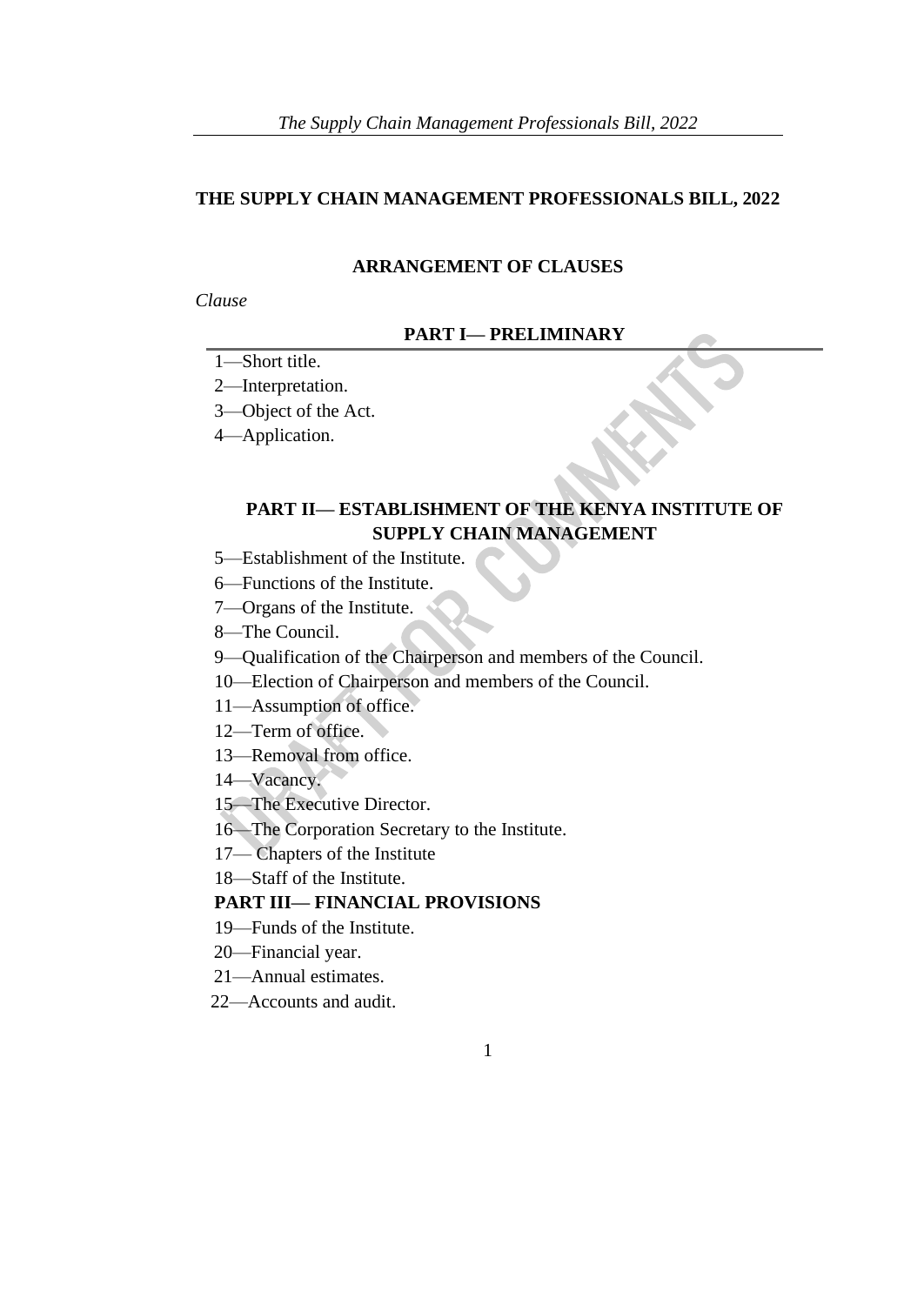#### **PART IV— MEMBERSHIP OF THE INSTITUTE**

- 23— Establishment of the Registration Committee
- 24— Categories of membership
- 25—Registration of Fellows of the Institute.
- 26—Registration as a member of the Institute.
- 27—Registration as an associate member of the Institute.
- 28—Recognition of Honorary Members.
- 29— Registration of Corporate Members
- 30—Rights of a registered member.
- 31—Certificate of Membership.
- 32—Register of members.
- 33—Requirement to take out a Practicing licence.
- 34—Validity of a practicing license.
- 35—Appeal and Review of the decisions of the Registration Committee.

#### **PART V— MEETINGS OF THE INSTITUTE**

- 36— The General Meeting
- 37— Special General Meeting
- 38— Resolutions of the Institute

### **PART VI— ESTABLISHMENT OF THE SUPPLY CHAIN EXAMINATIONS BOARD**

- 39— Establishment of the Examinations Board
- 40— Composition of the Examinations Board
- 41— Qualifications for appointment
- 42— Removal and Vacation from office
- 43—Powers of the Examinations Board.
- 44—Chief Executive Officer.
- 45—Corporation Secretary to the Examinations Board.
- 46—Staff of the Examinations Board.

#### **PART VII— FINANCIAL PROVISIONS**

- 47—Funds of the Examinations Board.
- 48—Financial Year.
- 49—Annual Estimates.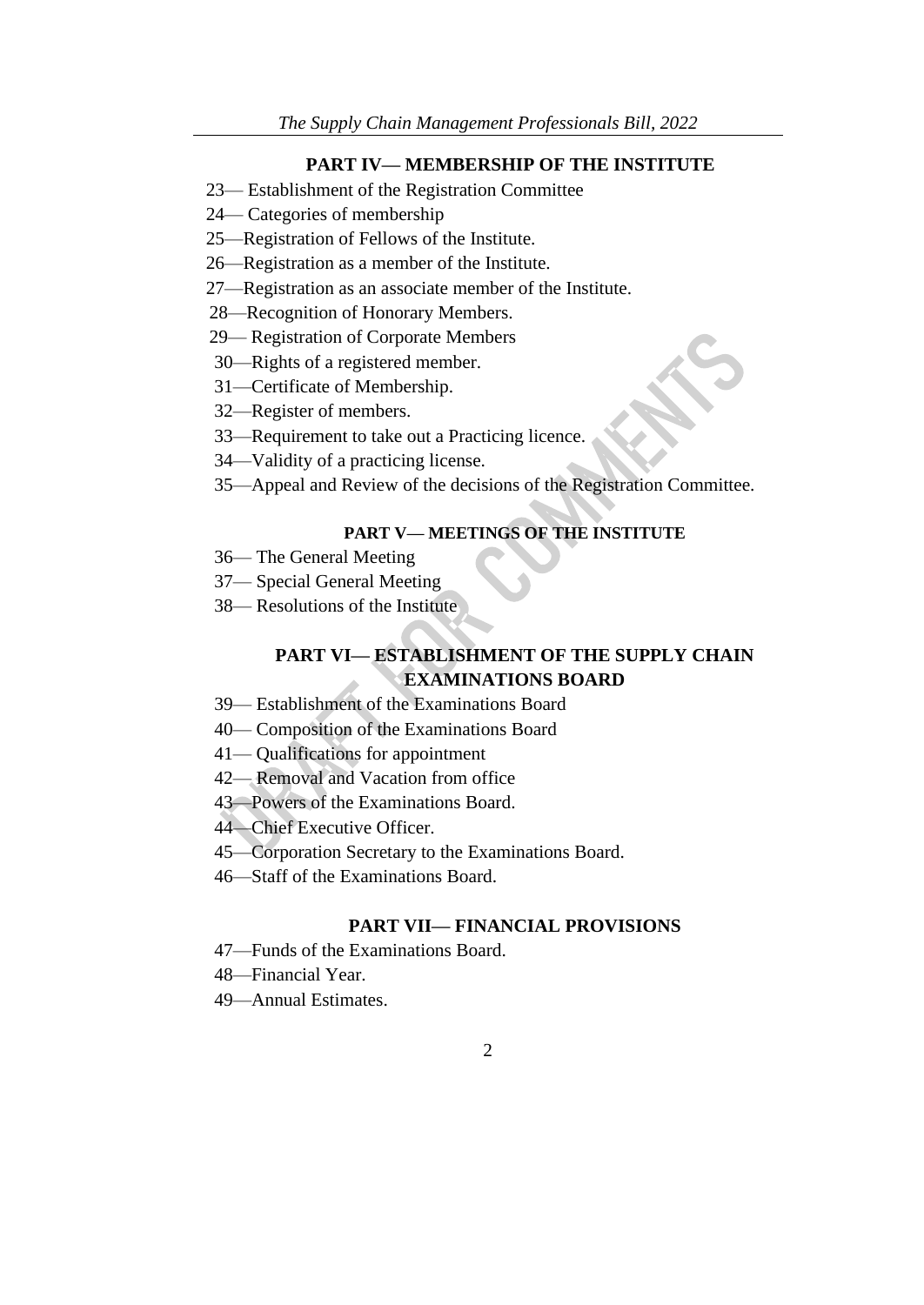50—Accounts and Audit.

### **PART VIII— DISCIPLINE**

- 51—Code of Ethics.
- 52—Establishment of the Disciplinary Committee.
- 53—Powers of the Disciplinary Committee.
- 54—Appeal and Review.

#### **PART IX— PROVISIONS ON DELEGATED AUTHORITY**

55—Power to make Regulations

#### **PART X— MISCELLANEOUS PROVISIONS**

- 56—Remuneration.
- 57—Annual Report.
- 58—Protection from personal liability.
- 59—Conduct of business and affairs of the Institute.
- 60—General Penalty.
- 61—Offences by persons not eligible to be registered or licensed.
- 62—Offences by person eligible to be registered or licensed.

63—Offences by persons conducting training courses or examinations without authority.

- 64—Employment of unregistered staff.
- 65— Falsification of registers or records.

# **PART XI— TRANSITIONAL PROVISIONS**

66—Transition

67—Repeal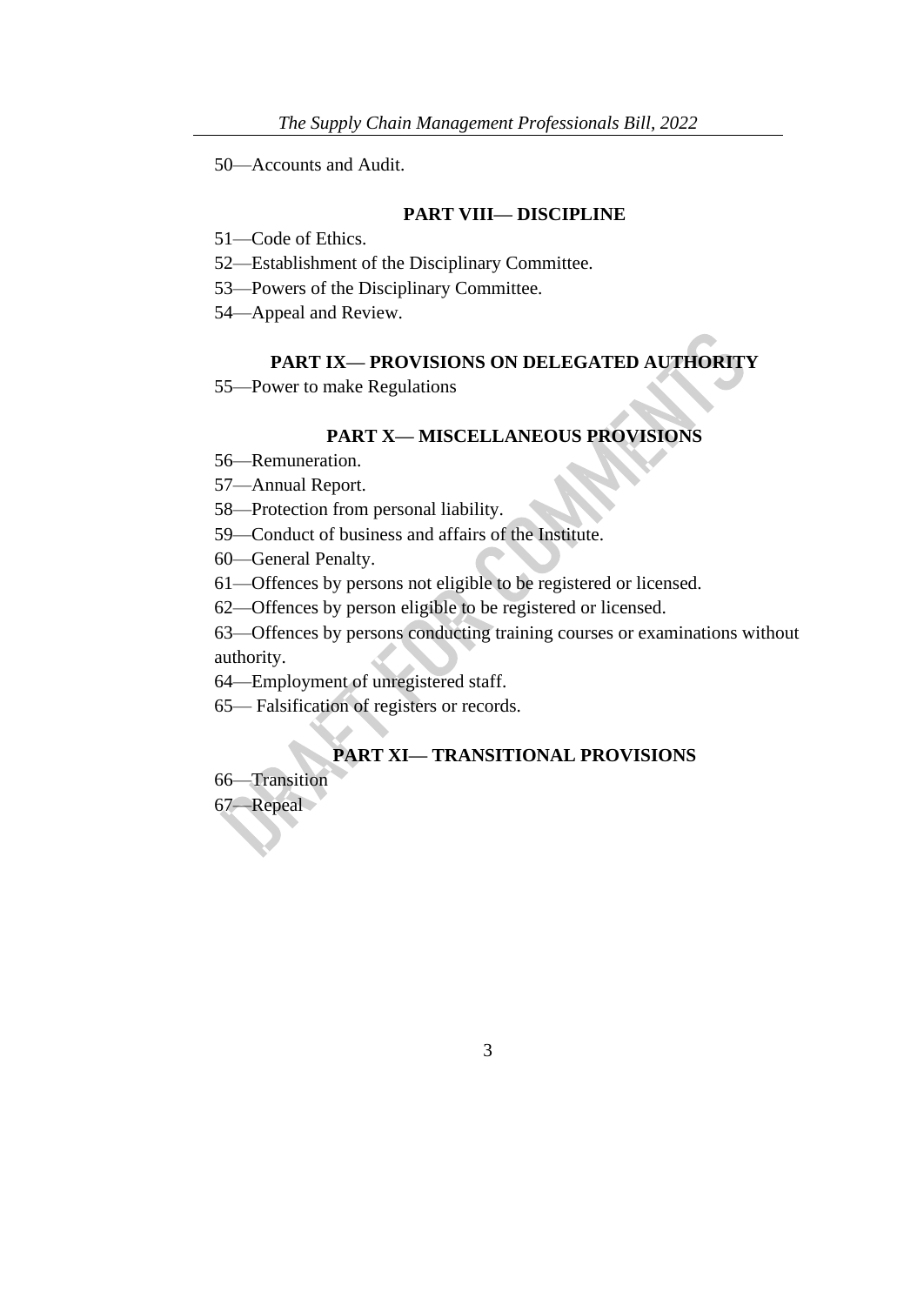### **THE SUPPLY CHAIN MANAGEMENT PROFESSIONALS BILL, 2022**

### **A Bill for**

**AN ACT** of Parliament to provide for the training, certification, registration, licensing and continuous professional development of supply chain management professionals; to regulate the practice of supply chain management; to establish the Kenya Institute of Supply Chain Management and the Supply Chain Management Examinations Board and for connected purposes.

**ENACTED** by the Parliament of Kenya, as follows-

### **PART I— PRELIMINARY**

| 1. This Act may be cited as the Supply Chain Management                                        |
|------------------------------------------------------------------------------------------------|
| Professionals Act, 2022.                                                                       |
|                                                                                                |
| 2. In this Act —                                                                               |
| "associate member" means a person registered under section 27;                                 |
| "Cabinet Secretary" means the Cabinet Secretary responsible for                                |
| Finance;                                                                                       |
| "Chairperson" means the Chairperson of the Institute elected in<br>accordance with section 10. |
|                                                                                                |

"Chief Executive Officer" means the Chief Executive Officer of the Examinations Board appointed pursuant to section 44;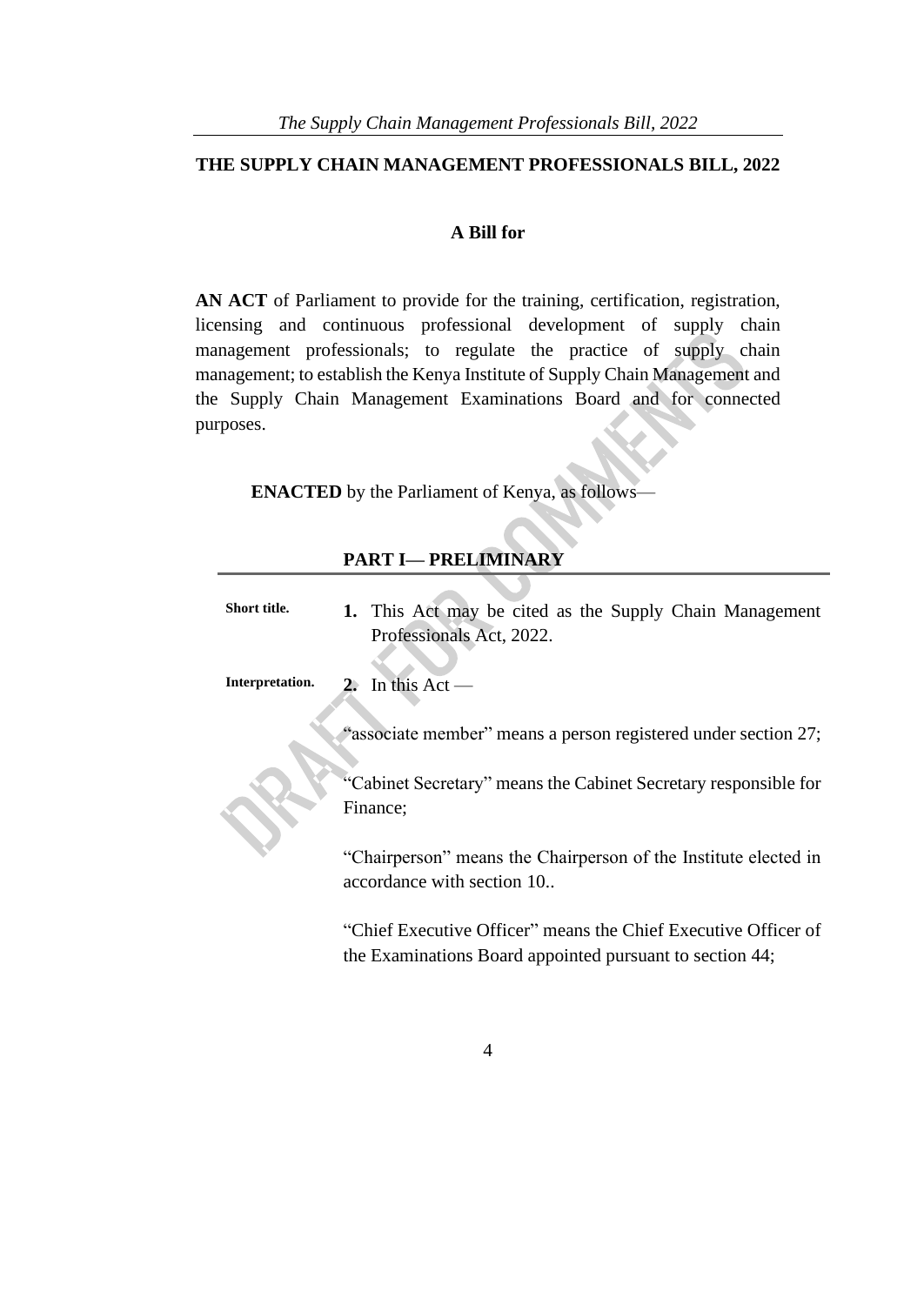"Council" means the Council of the Institute established under section 8;

"corporate member" means a person registered under section 29;

"Examinations Board" means the Supply Chain Management Examinations Board of Kenya established under section 38;

"Executive Director" means the Executive Director of the Institute appointed pursuant to section 15;

"Fellow" means a person registered as a Fellow of the Institute pursuant to section 25;

"General Meeting" means a meeting of the Institute convened pursuant to section 35;

"Honorary member" means a person recognised as a Honorary member of the Institute in accordance with section 28;

"Institute" means the Kenya Institute of Supply Chain Management established under section 5;

"member" means a person registered as a Member of the Institute in accordance with section 26; and

"Public Procurement Regulatory Authority" means the Authority established under section 8(1) of the Public Procurement and Asset Disposal Act, 2015.

**Object of the Act**

*No.33 of 2015*

**3.** The object of this Act is to—

(a) regulate the training, examination and certification of supply chain management professionals;

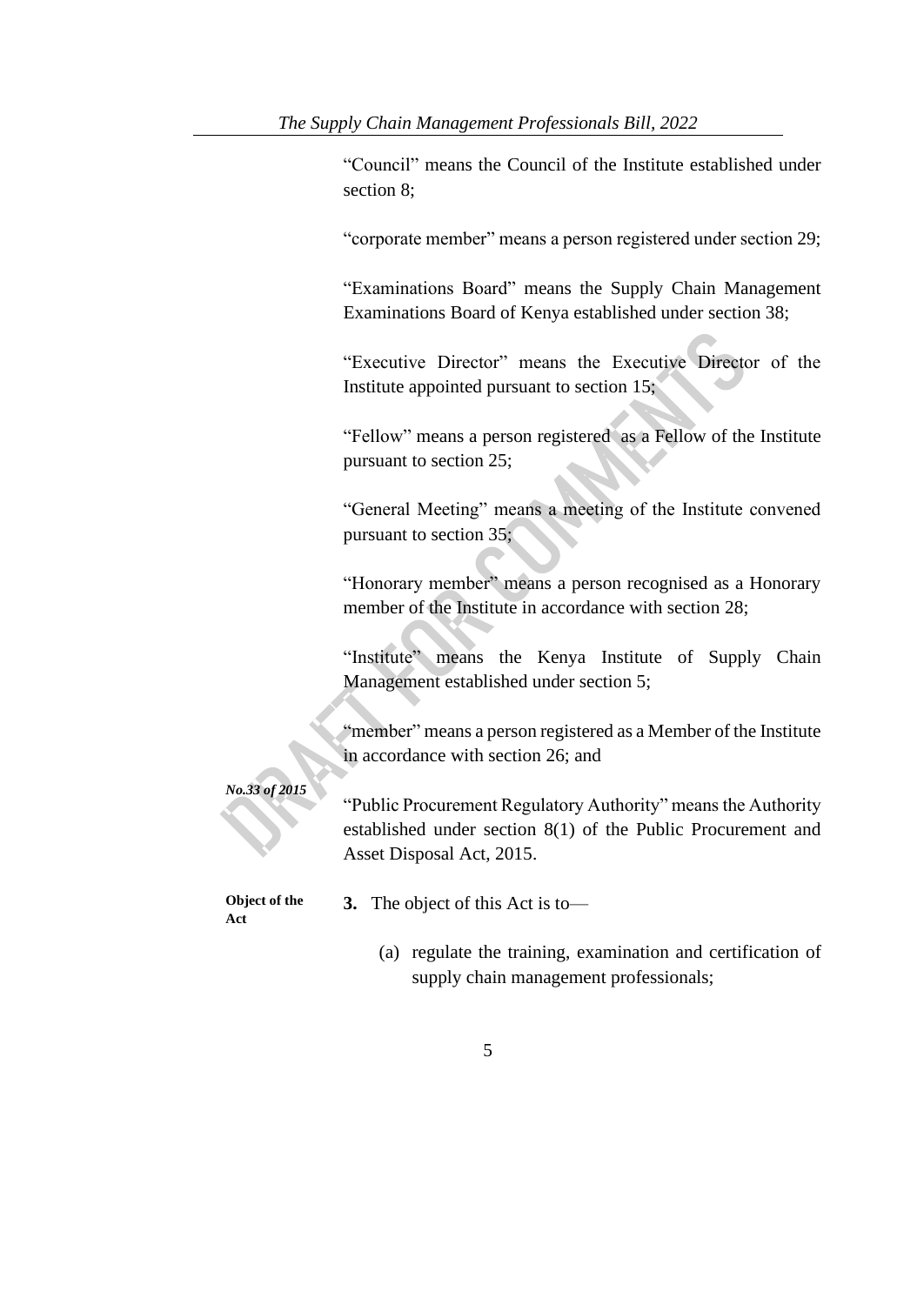| (b) provide a framework for registration, licensing, and<br>continuous professional development of supply chain<br>management professionals in Kenya; |
|-------------------------------------------------------------------------------------------------------------------------------------------------------|
| (c) promote and protect the welfare and interests of supply<br>chain management professionals; and                                                    |
| (d) promote research, consultancy and advisory services in<br>supply chain management.                                                                |
| Application.<br>4. This Act applies to a supply chain management professional<br>engaged in $-$                                                       |
| (a) public procurement management at the National or<br><b>County Governments;</b>                                                                    |
| (b) private procurement management;                                                                                                                   |
| (c) warehousing, stores, asset management and stock<br>control;                                                                                       |
| (d) procurement agency;                                                                                                                               |
| (e) supply chain management consultancy, research and<br>advisory;                                                                                    |
| (f) public private partnership;                                                                                                                       |
| (g) contract and project management;                                                                                                                  |
| (h) logistics, clearing and forwarding;                                                                                                               |
| (i) fleet management;                                                                                                                                 |
| (j) asset disposal;                                                                                                                                   |
| (k) operations management; or                                                                                                                         |
| (l) distribution management.                                                                                                                          |

# **PART II— ESTABLISHMENT OF THE KENYA INSTITUTE OF SUPPLY CHAIN MANAGEMENT**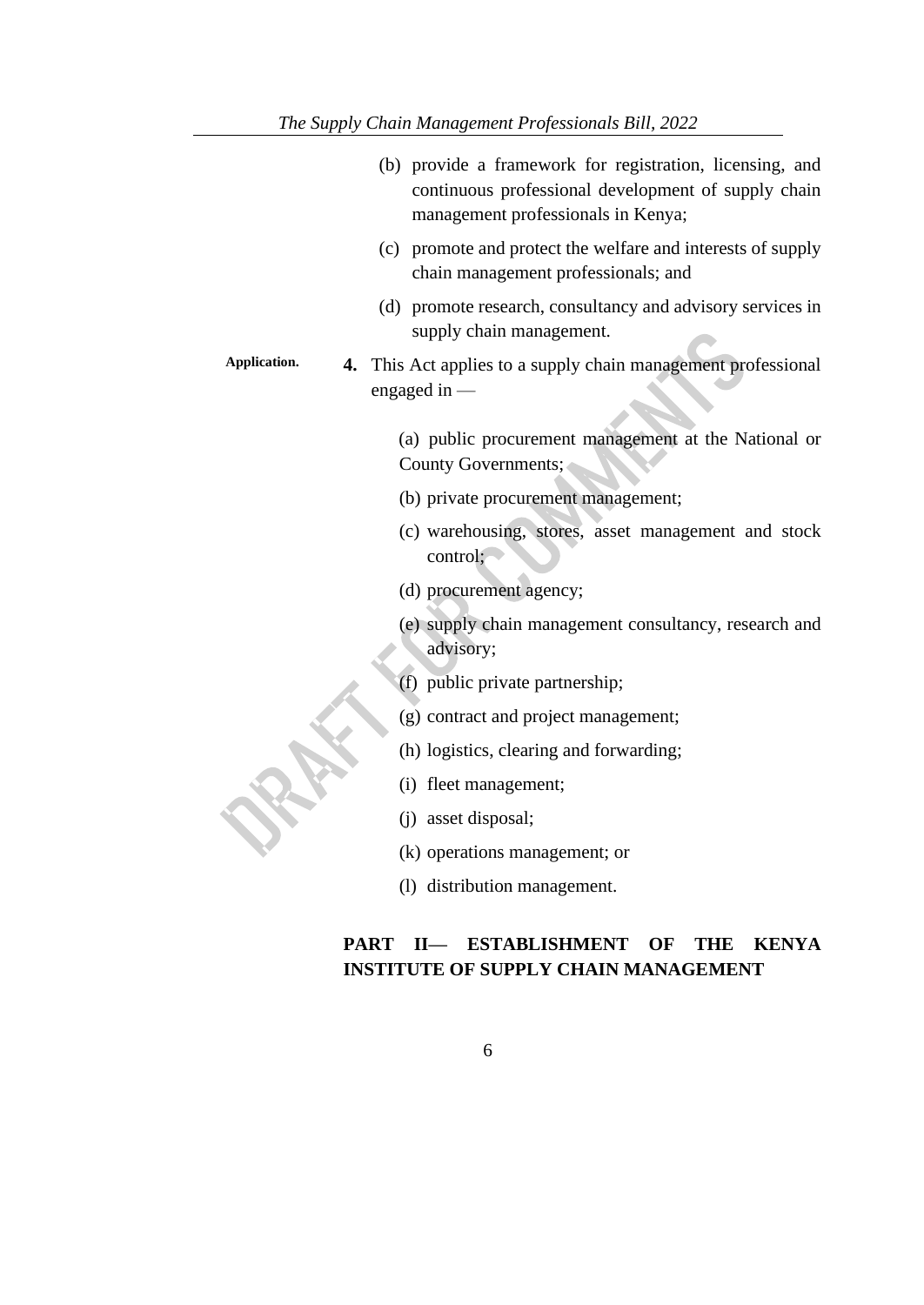| <b>Establishment of</b><br>the Institute. | 5. (1) There is established the Kenya Institute of Supply Chain<br>Management.                                                                                                                                                                                                                                                                                                                                          |
|-------------------------------------------|-------------------------------------------------------------------------------------------------------------------------------------------------------------------------------------------------------------------------------------------------------------------------------------------------------------------------------------------------------------------------------------------------------------------------|
|                                           | (2) The Institute shall be a body corporate with perpetual<br>succession and a common seal and shall, in its corporate<br>name, be capable of-<br>(a) suing and being sued;<br>(b) purchasing, acquiring, holding, charging or disposing<br>of property;<br>(c) borrowing and lending money; and<br>(d) doing or performing all such other acts necessary for<br>the proper performance of its functions under the Act. |
| <b>Functions of the</b><br>Institute.     | 6. The Institute shall-                                                                                                                                                                                                                                                                                                                                                                                                 |
|                                           | (a) establish and monitor the standards of professional<br>practice and ethical conduct of supply chain<br>management professionals;<br>(b) register, license and discipline<br>supply<br>chain<br>management professionals;<br>(c) facilitate continuous education, training and research                                                                                                                              |
|                                           | in supply chain management;<br>(d) advise the Examinations Board on examination and<br>certification<br>of supply chain<br>management                                                                                                                                                                                                                                                                                   |
|                                           | professionals;<br>(e) advise relevant government agencies on the criteria<br>for accreditation of learning institutions offering<br>academic courses in supply chain management;                                                                                                                                                                                                                                        |
|                                           | (f) safeguard the interests and welfare of the members of<br>the Institute;                                                                                                                                                                                                                                                                                                                                             |
|                                           | (g) provide advisory and consultancy services in supply<br>chain management;                                                                                                                                                                                                                                                                                                                                            |

- (h) establish a repository for supply chain management;
	- 7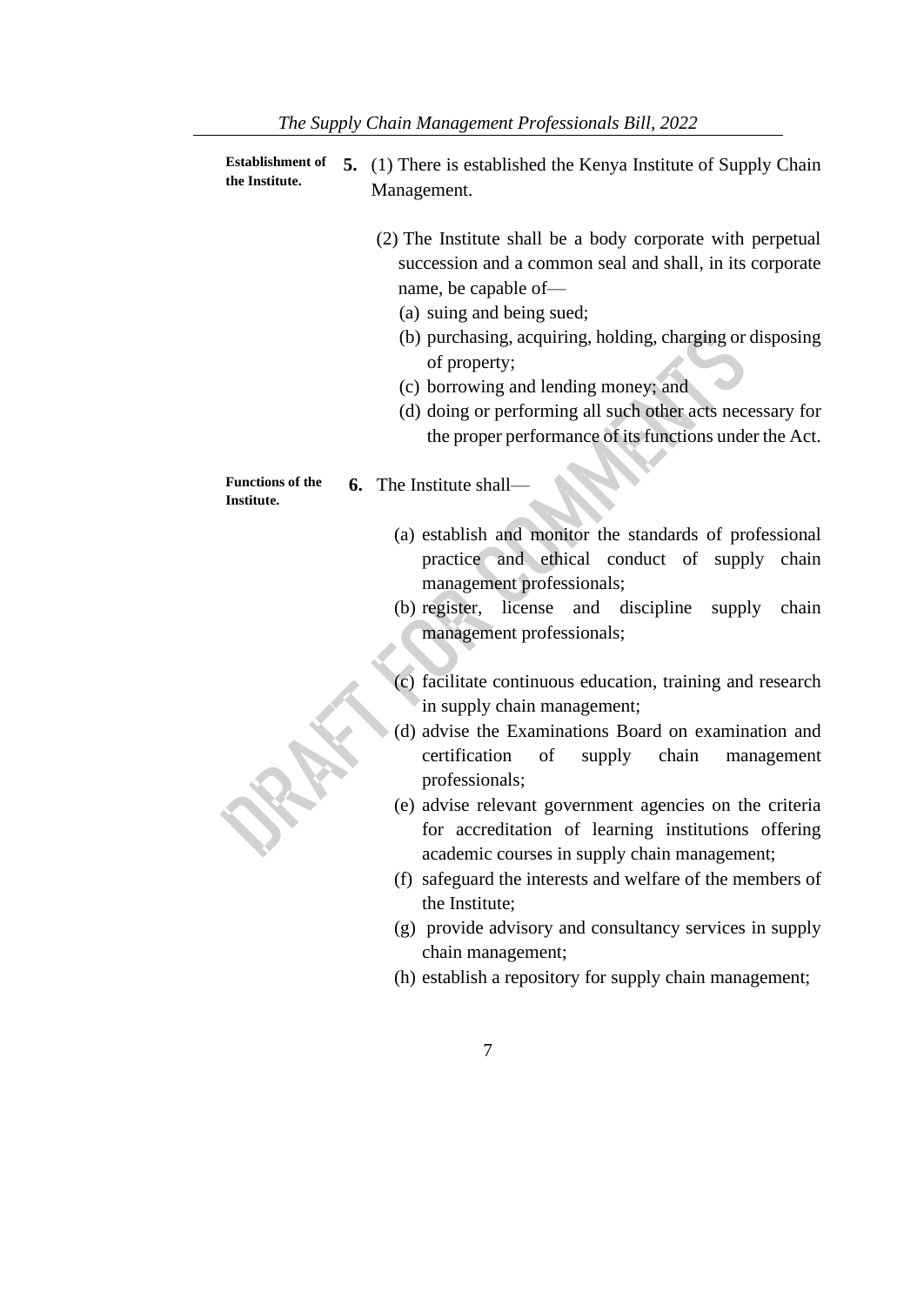|                                | (i) promote collaboration between the supply chain<br>management profession and other professions;<br>(j) promote recognition of the Institute at the local and<br>international level; and<br>(k) perform such other functions as may be necessary for<br>the proper administration of this Act. |
|--------------------------------|---------------------------------------------------------------------------------------------------------------------------------------------------------------------------------------------------------------------------------------------------------------------------------------------------|
| Organs of the                  | The governance of the Institute shall vest in the General<br>7.                                                                                                                                                                                                                                   |
| Institute.                     | Meeting and the Council.                                                                                                                                                                                                                                                                          |
| The Council.                   | (1) The Council shall comprise of<br>8.                                                                                                                                                                                                                                                           |
|                                | (a) a Chairperson, elected in accordance with section<br>10:                                                                                                                                                                                                                                      |
|                                | (b) the Cabinet Secretary in the Ministry responsible for<br>Finance or a representative designated in writing;<br>(c) the Attorney-General or a representative, designated<br>in writing;                                                                                                        |
|                                | (d) the Director-General of the Public Procurement<br>Regulatory Authority or a representative designated<br>in writing; and<br>$(e)$ seven<br>members<br>of the<br>Institute<br>elected<br>in<br>accordance with section 10.                                                                     |
|                                | (2) The Council, may, co-opt such number of persons, whose                                                                                                                                                                                                                                        |
|                                | knowledge and expertise may be necessary, for such period as it                                                                                                                                                                                                                                   |
|                                | may determine.                                                                                                                                                                                                                                                                                    |
|                                | A person co-opted under subsection (2) shall not vote at a<br>(3)                                                                                                                                                                                                                                 |
|                                | meeting of the Council.                                                                                                                                                                                                                                                                           |
| <b>Qualifications of</b>       | 9.<br>(1) A person is qualified for election as Chairperson where                                                                                                                                                                                                                                 |
| the Chairperson                | that person—                                                                                                                                                                                                                                                                                      |
| and members of<br>the Council. | (a) is a citizen of Kenya;                                                                                                                                                                                                                                                                        |
|                                | (b) is a registered member of the Institute, in good                                                                                                                                                                                                                                              |

standing;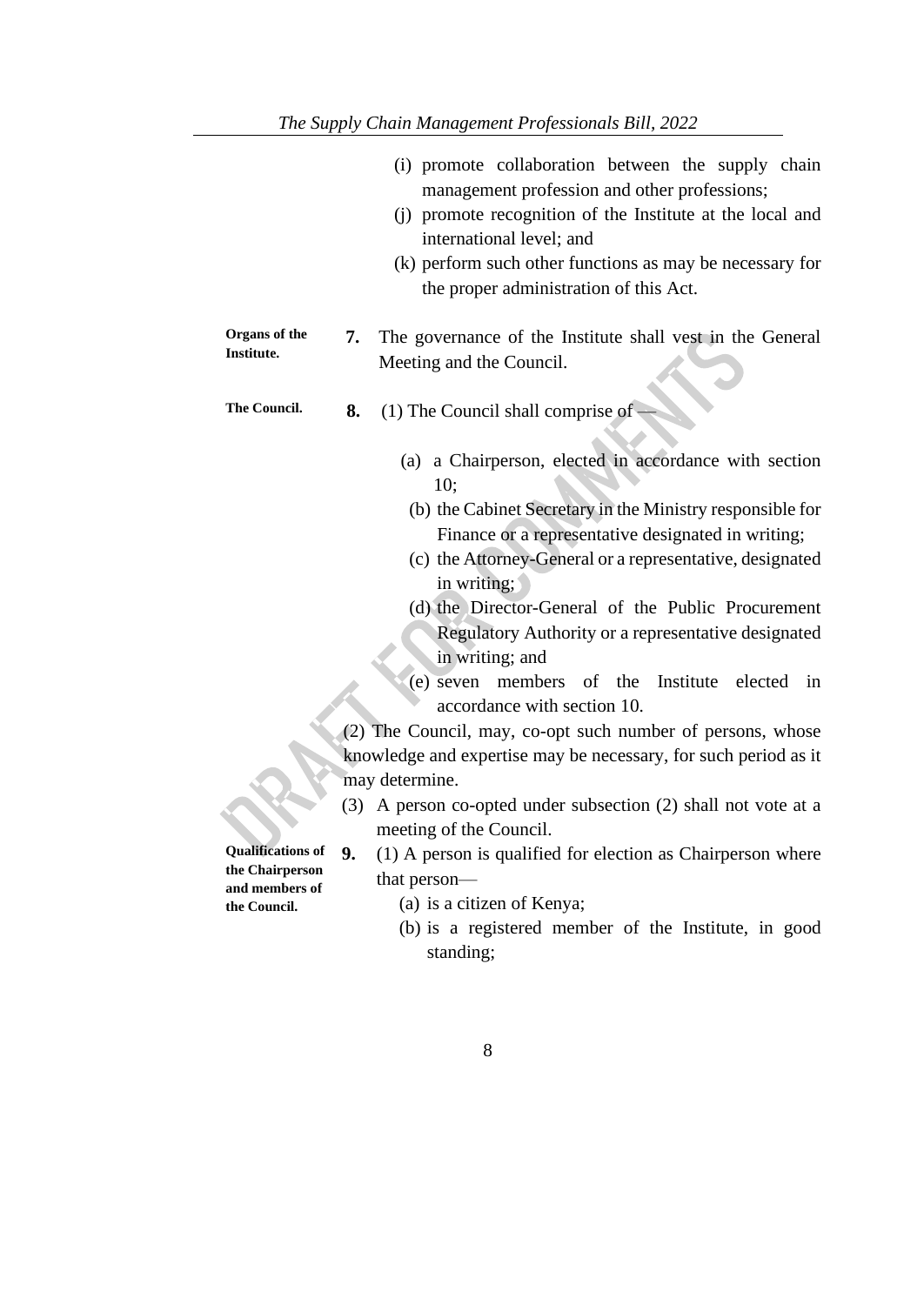- (c) has at least ten years' professional experience in supply chain management, six of which shall be in a position of senior leadership;
- (d) holds a valid practicing licence; and
- (e) meets the requirements of leadership and integrity set out in chapter six of the Constitution.

(2) A person is qualified for election as a member of the Institute under section  $8(1)(e)$  where that person—

- (a) is a citizen of Kenya;
- (b) is a registered member of the Institute, in good standing;
- (c) has at least eight years of professional experience in supply chain management;
- (d) holds a valid practicing licence; and
- (e) meets the requirements of leadership and integrity set out in chapter six of the Constitution.

**Election of Chairperson and members of the Council.**

**10.** (1) An election of the Chairperson and members of the Council specified under section 8(1)(e) shall be conducted on every second Friday of the month of January, every three years from the date of the previous election.

(2) A person is eligible to vote in an election under this section where that person is registered as a member of the Institute, and in good standing.

(3) The election of the Chairperson and members of the Council shall be—

- (a) free and fair;
- (b) by secret ballot;
- (c) free from violence, intimidation or improper influence;
- (d) conducted in a transparent manner;
- (e) conducted by an independent body; and
	- 9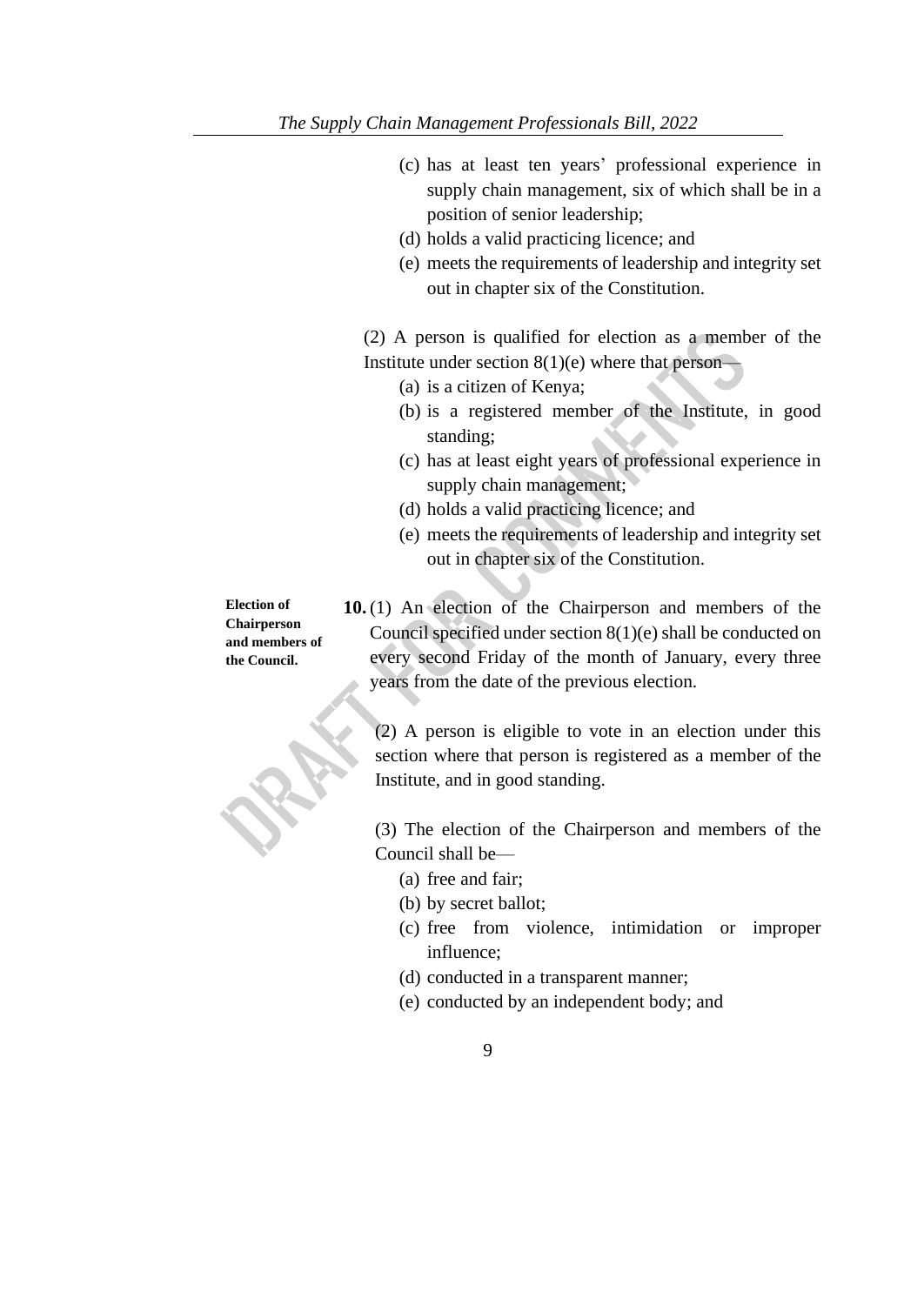- (f) administered in an impartial, neutral, efficient, accurate and accountable manner.
- **Assumption of office. 11.** (1) The Chairperson and members of the Council-elect shall be sworn in on the fourteenth day of the declaration of the election results and shall assume office by taking the oath or affirmation for the execution of the functions, as may be prescribed.
	- (2) The Cabinet Secretary shall, within seven days of the assumption of office publish the names of the Chairperson and members of the Council in the Gazette.
- **Term of office. 12.** The Chairperson and members of the Council shall hold office for a term of three years and shall be eligible for reelection for one further term of three years.

#### **Removal from office. 13.** The Chairperson or a member of the Council may be removed from office on any of the following grounds —

- (a) violation of the Constitution or any other written law;
- (b) absence without justifiable cause, from three consecutive meetings of the Institute;
- (c) conviction of an offence whose term of imprisonment exceeds six months, without the option of a fine;
- (d) incapacitation by physical or mental illness;
- (e) incompetence or neglect of duty; or
- (f) bankruptcy.

- **Vacancy. 14.** The office of the Chairperson or a member of the Council shall become vacant where the holder of the office—
	- (a) dies;
	- (b) resigns, in writing, addressed to the members of the Institute;
	- (c) upon expiry of his or her term of office; or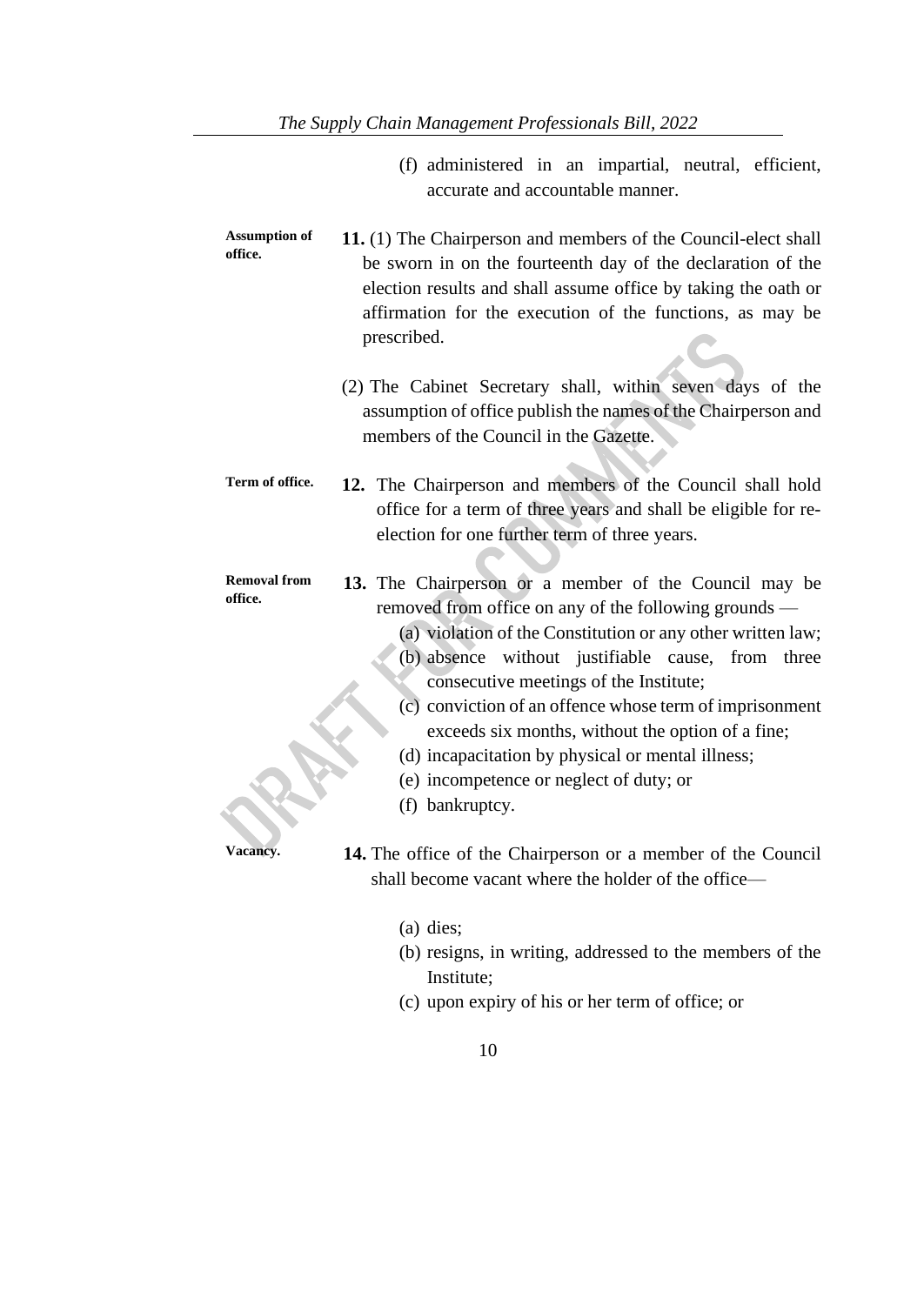- (d) is removed from office pursuant to section 13.
- **The Executive Director. 15.** (1) The Council shall, through an open and transparent process appoint a suitably qualified person to be the Executive Director of the Institute.

(2) A person is qualified for appointment as the Executive Director where that person—

- (a) is a citizen of Kenya;
- (b) holds a degree in a relevant field of study from a university recognised in Kenya;
- (c) holds a post-graduate professional qualification in supply chain management from a recognised institution;
- (d) has at least ten years' professional experience in supply chain management, five of which shall be in a position of senior leadership;
- (e) is a registered member of the Institute, in good standing;
- (f) holds a valid practicing license; and
- (g) meets the requirements of leadership and integrity set out in Chapter Six of the Constitution.

(3) The Executive Director shall be responsible for the dayto-day management of the staff and affairs of the Institute and shall be an ex-officio member of the Council.

(4) The Executive Director shall hold office for a term of four years but shall be eligible for re-appointment for a further term of four years.

(5) The Executive Director may be removed from office on the following grounds—

(a) violation of the Constitution or any other written law;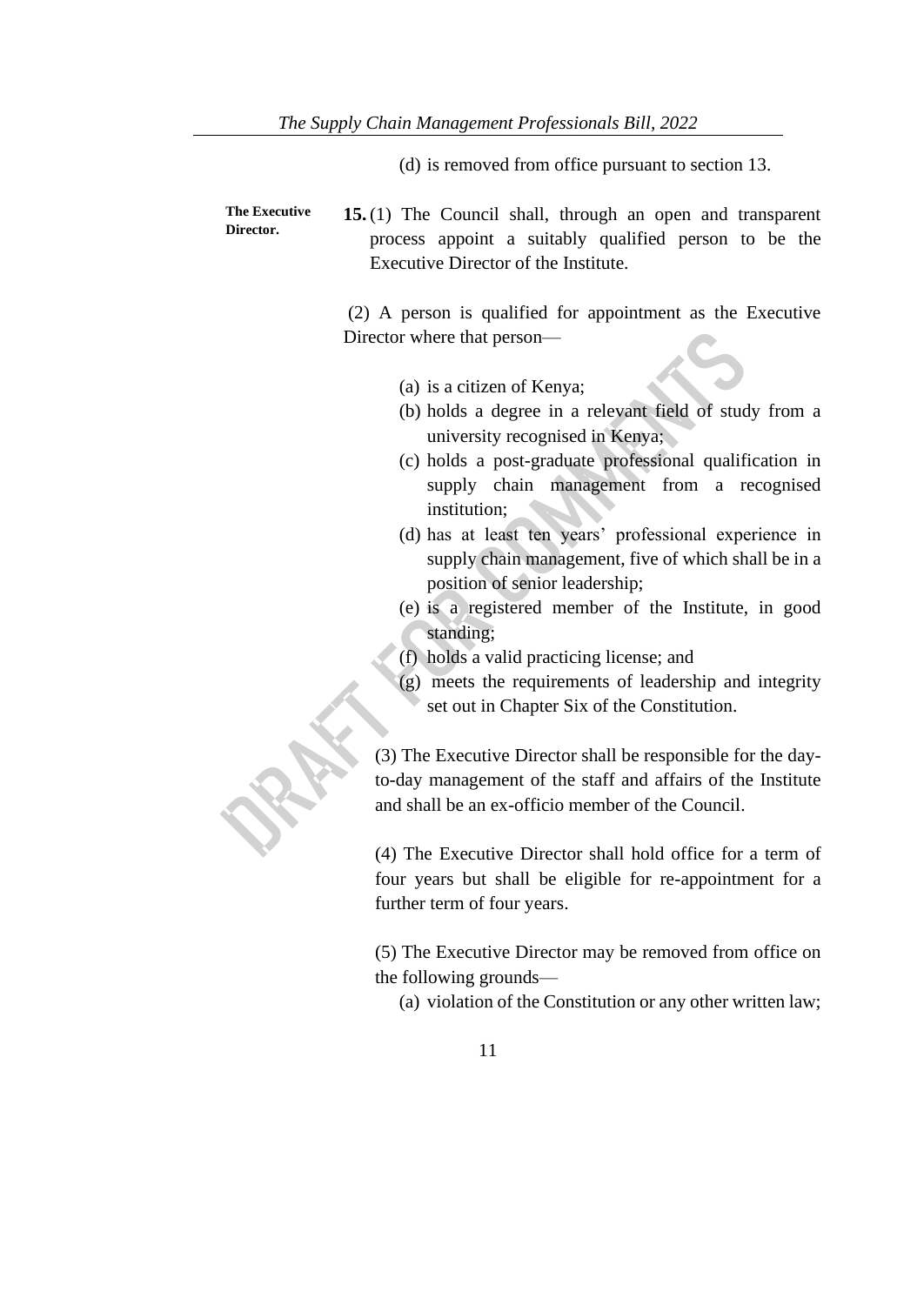- (b) conviction of an offence whose term of imprisonment exceeds six months, without the option of a fine;
- (c) incapacitation by physical or mental illness;
- (d) incompetence or neglect of duty; or
- (e) bankruptcy.

(6) The office of the Executive Director shall become vacant where the holder of the office—

- (a) dies;
- (b) resigns, in writing, addressed to the Council; or
- (c) is removed from office pursuant to subsection (5).

**16.** (1) The Council shall, through an open and transparent process appoint a person qualified in terms of the law governing the practice of public secretaries in Kenya, to serve as the Corporation Secretary.

(2) The Corporation Secretary shall—

- (a) provide guidance to the Council on matters of governance;
- (b) advise the Council on the law, rules and regulations, applicable in carrying out its mandate;
- (c) provide secretarial services to the Council, including preparation and circulation of the minutes of the Council;
- (d) keep custody of the Seal and a record of its usage; and
- (e) perform any other duties that may be assigned by the Institute.

(3) The Corporation Secretary shall serve on such terms and conditions as the Council may determine.

**Chapters of the Institute**

**17.** (1) The Institute shall be organized into such number of Chapters as set out in the Second Schedule.

12

**The Corporation Secretary to the Institute.**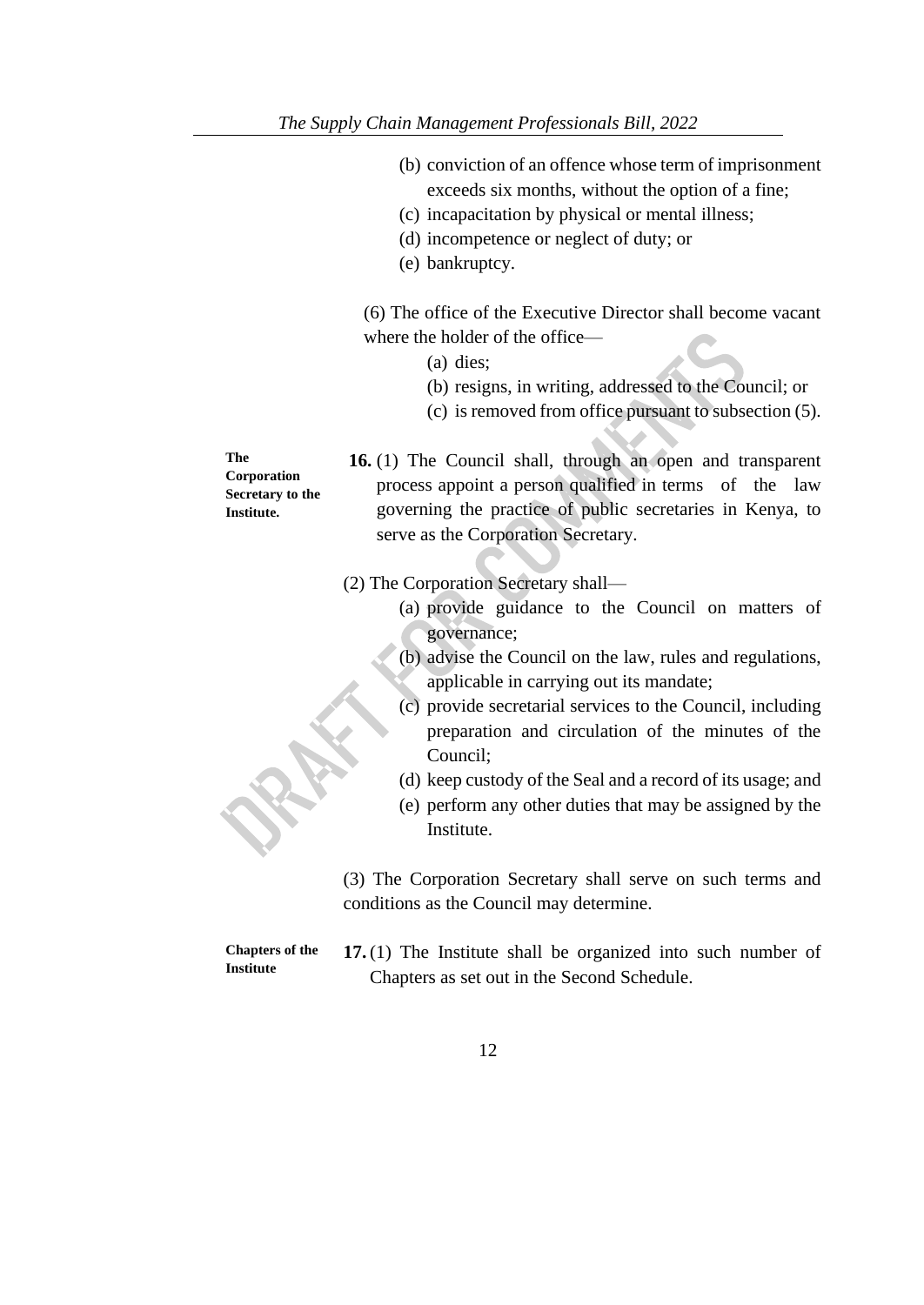(2) The Chapters shall —

|  |                                  | (a) act as a focal point for coordination of activities of |  |  |
|--|----------------------------------|------------------------------------------------------------|--|--|
|  | the Institute at regional level; |                                                            |  |  |

- (b) coordinate continuous professional development programmes;
- (c) be the centre for exchange of information and sharing of ideas on the profession;
- (d) support, mentorship and coaching programmes;
- (e) coordinate welfare programs for the members;
- (f) participate in corporate social responsibilities on behalf of the Institute; and
- (g) perform any other function that shall be assigned by the Council from time to time.

**18.** The Institute may employ such number of staff as the Institute may require for the discharge of its functions.

# **PART III— FINANCIAL PROVISIONS**

**Funds of the Institute.**

**Staff of Institute.** 

**19.** The funds of the Institute shall comprise of—

- (a) such moneys as may be appropriated by the National Assembly for purposes of the Institute;
- (b) such moneys, revenue or assets as may accrue to or vest in the Institute in the course of the exercise of its powers or the performance of its functions under this Act or under any other written law;
- (c) funds accruing from investments made by the Institute;
- (d) a proportion of at least fifteen per cent of the surplus of the fees collected under section 32(2)(d);
- (e) such gifts, grants, loans or donations, made to the Institute; and
- (f) money from any other source received by the Institute in the performance of its functions under this Act.
	- 13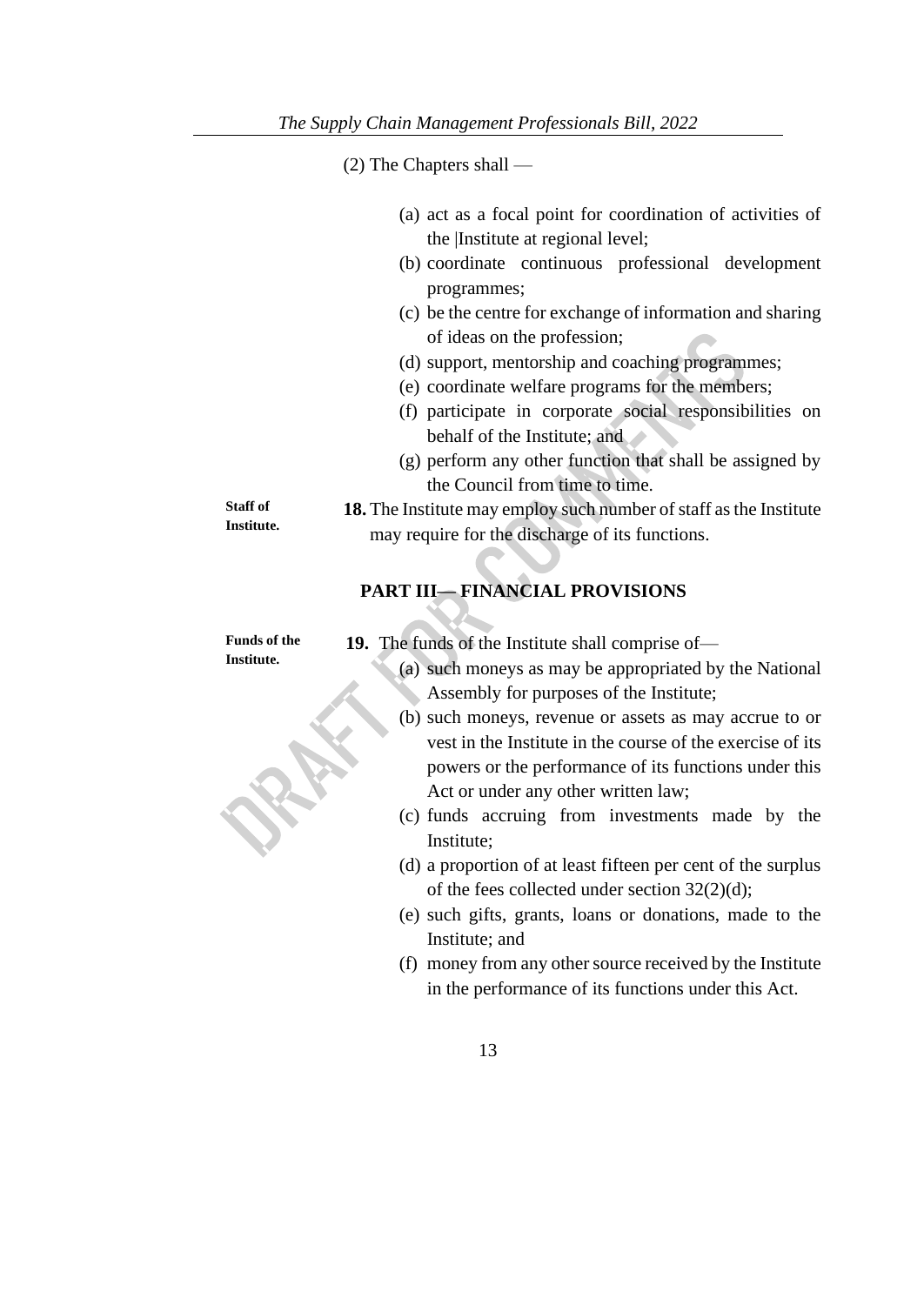| <b>Financial Year.</b>           | 20. The financial year of the Institute shall be the period of<br>twelve months beginning on the first day of July and ending<br>on the thirtieth of June each year.                                                                                                                                                                                                                                                                                                                                                                                                                                                       |
|----------------------------------|----------------------------------------------------------------------------------------------------------------------------------------------------------------------------------------------------------------------------------------------------------------------------------------------------------------------------------------------------------------------------------------------------------------------------------------------------------------------------------------------------------------------------------------------------------------------------------------------------------------------------|
| Annual<br>estimates              | 21. (1) At least three months before the commencement of each<br>financial year, the Council shall cause to be prepared<br>estimates of the revenue and expenditure of the Institute for<br>that year.                                                                                                                                                                                                                                                                                                                                                                                                                     |
|                                  | (2) The annual estimates shall make provision for all estimated<br>expenditure of the Institute for the financial year and in<br>particular, the estimates shall provide for-<br>(a) the payment of the allowances and other charges in<br>respect of members of the Council;<br>(b) the payment of salaries, allowances, pensions,<br>gratuities and other charges in respect of the staff of<br>the Institute;<br>(c) the proper maintenance of the buildings and grounds<br>of the Institute; and<br>(d) the maintenance, repair and replacement of the<br>equipment, machinery and other property of the<br>Institute. |
| <b>Accounts</b><br>and<br>audit. | (3) The annual estimates shall be approved by the Cabinet<br>Secretary before the commencement of the financial year to<br>which they relate.<br>22. (1) The Council shall cause to be kept all proper books and<br>records of accounts of the income, expenditure and assets of<br>the Institute.                                                                                                                                                                                                                                                                                                                         |
|                                  | (2) Within a period of three months from the end of each                                                                                                                                                                                                                                                                                                                                                                                                                                                                                                                                                                   |

financial year, the Council shall submit to the Auditor-General the accounts of the Institute together with—

(a) a statement of the income and expenditure of the Institute during that year; and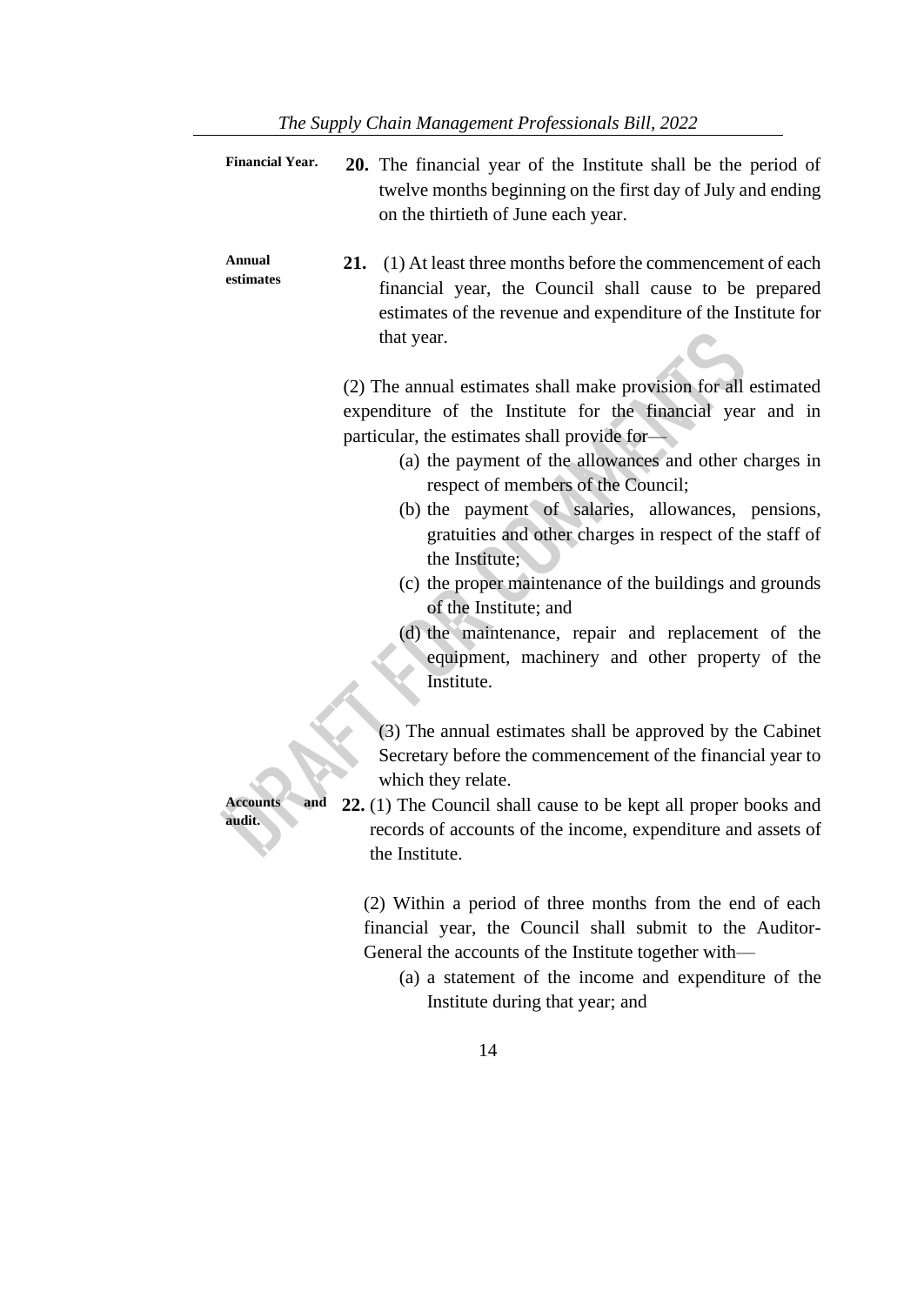- (b) a balance sheet of the Institute on the last day of that year.
- *No. 34 of 2015* (3) The accounts of the Institute shall be audited and reported upon in accordance with the Public Audit Act, 2015.

#### **PART IV— MEMBERSHIP OF THE INSTITUTE**

**Establishment of the Registration Committee.**

- **23.** (1) There is established the Registration Committee of the Institute.
	- (2) The Registration Committee shall consist of—
		- (a) a Chairperson, who shall be appointed by the Council from among members of the Council;
		- (b) three persons, competitively appointed by the Council, from among members of the Institute;
		- (c) the Attorney-General or a representative designated in writing;
		- (d) the Director-General of the Public Procurement Regulatory Authority or a representative designated in writing;
		- (e) the Chief Executive Officer; and
		- (f) the Executive Director, who shall be the Registrar of the Committee.
- (3) The Registration Committee shall
	- (a) receive, consider and approve applications for registration of members of the Institute;
	- (b) issue membership cards and practising licences to members of the Institute;
	- (c) monitor compliance with professional standards published by the Council from time to time;
	- (d) keep an updated register of the members of the Institute;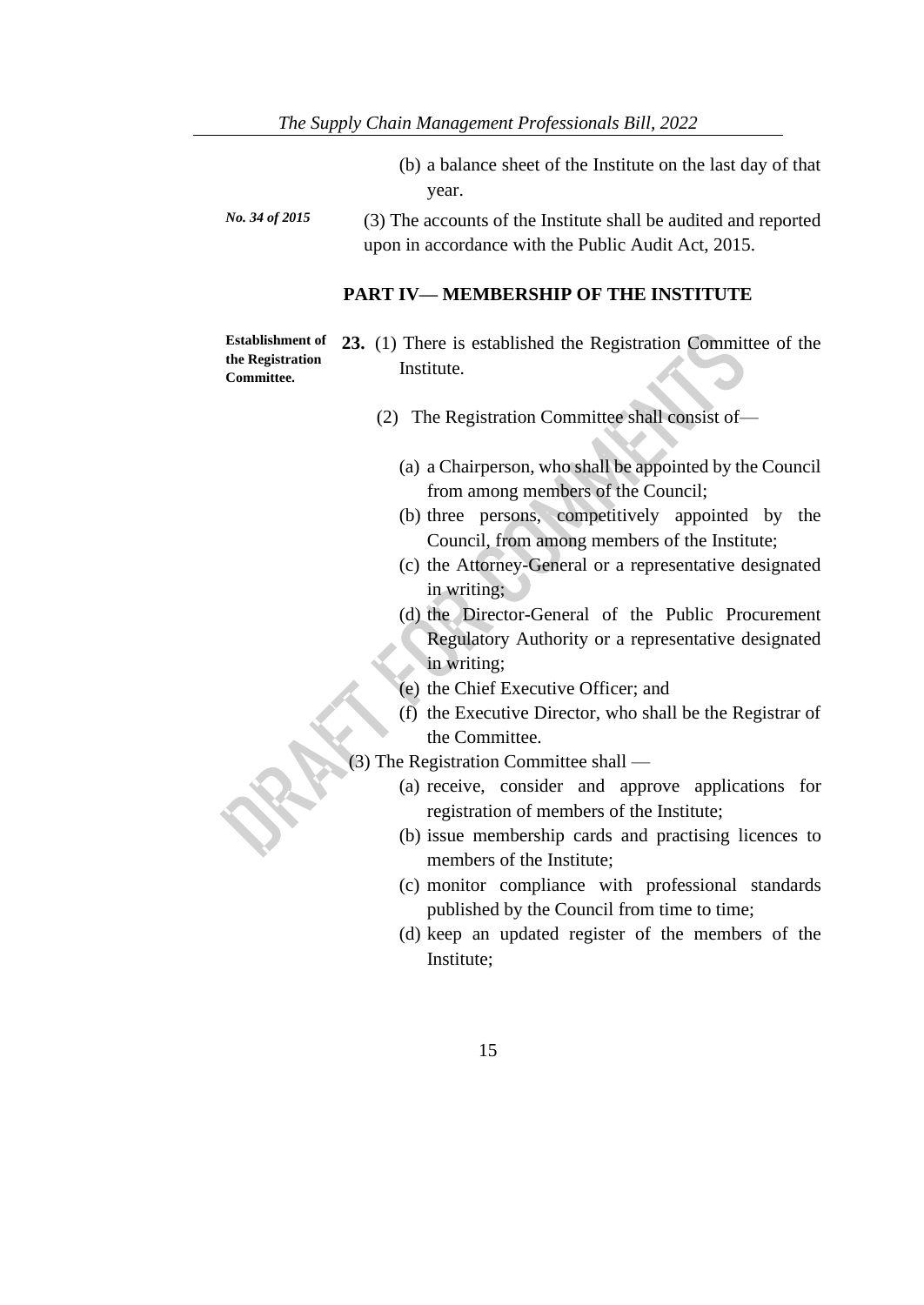|                                    | (e) advise the Council on matters pertaining to<br>professional and other standards necessary for the                      |
|------------------------------------|----------------------------------------------------------------------------------------------------------------------------|
|                                    | achievement of quality assurance; and                                                                                      |
|                                    | (f) perform any other function that may be assigned by                                                                     |
|                                    | the Institute.                                                                                                             |
| <b>Categories of</b><br>membership | <b>24.</b> The membership of the Institute shall be classified as—                                                         |
|                                    | (a) Fellows, comprising of persons registered as such<br>pursuant to section 25;                                           |
|                                    | (b) members, comprising of persons registered as such<br>pursuant to 26;                                                   |
|                                    | (c) associate members, comprising persons registered as<br>such pursuant to section 27; and                                |
|                                    | (d) corporate members, comprising of institutions                                                                          |
|                                    | registered pursuant to section 29.                                                                                         |
| <b>Registration as a</b>           | 25. (1)A person may apply to the Council for registration as a                                                             |
| Fellow.                            | Fellow, where that person—                                                                                                 |
|                                    | (a) is a registered member of the Institute, in good<br>standing; and                                                      |
|                                    | (b) has at least twenty years' professional experience in                                                                  |
|                                    | supply chain management; ten of which shall be in a                                                                        |
|                                    | position of leadership.                                                                                                    |
|                                    | The Council may, on consideration of an application under<br>(2)                                                           |
|                                    | sub-section (1), and upon payment of the prescribed fees,                                                                  |
|                                    | recommend the appointment of the applicant as a Fellow, to                                                                 |
|                                    | the Cabinet Secretary.                                                                                                     |
|                                    | (3)<br>A person duly registered as a Fellow shall bear the title<br>"Fellow of the Institute of Supply Chain Management of |
|                                    | Kenya" and designatory letters FKISCM.                                                                                     |
| <b>Registration as a</b>           | 26.(1) A person may apply to the Registration Committee for                                                                |
| member of the<br>Institute.        | registration as a member of the Institute where that person—                                                               |
|                                    | (a) holds a certificate, diploma or degree in a relevant                                                                   |
|                                    | field, from an institution of higher education                                                                             |
|                                    | recognized in Kenya; and                                                                                                   |
|                                    |                                                                                                                            |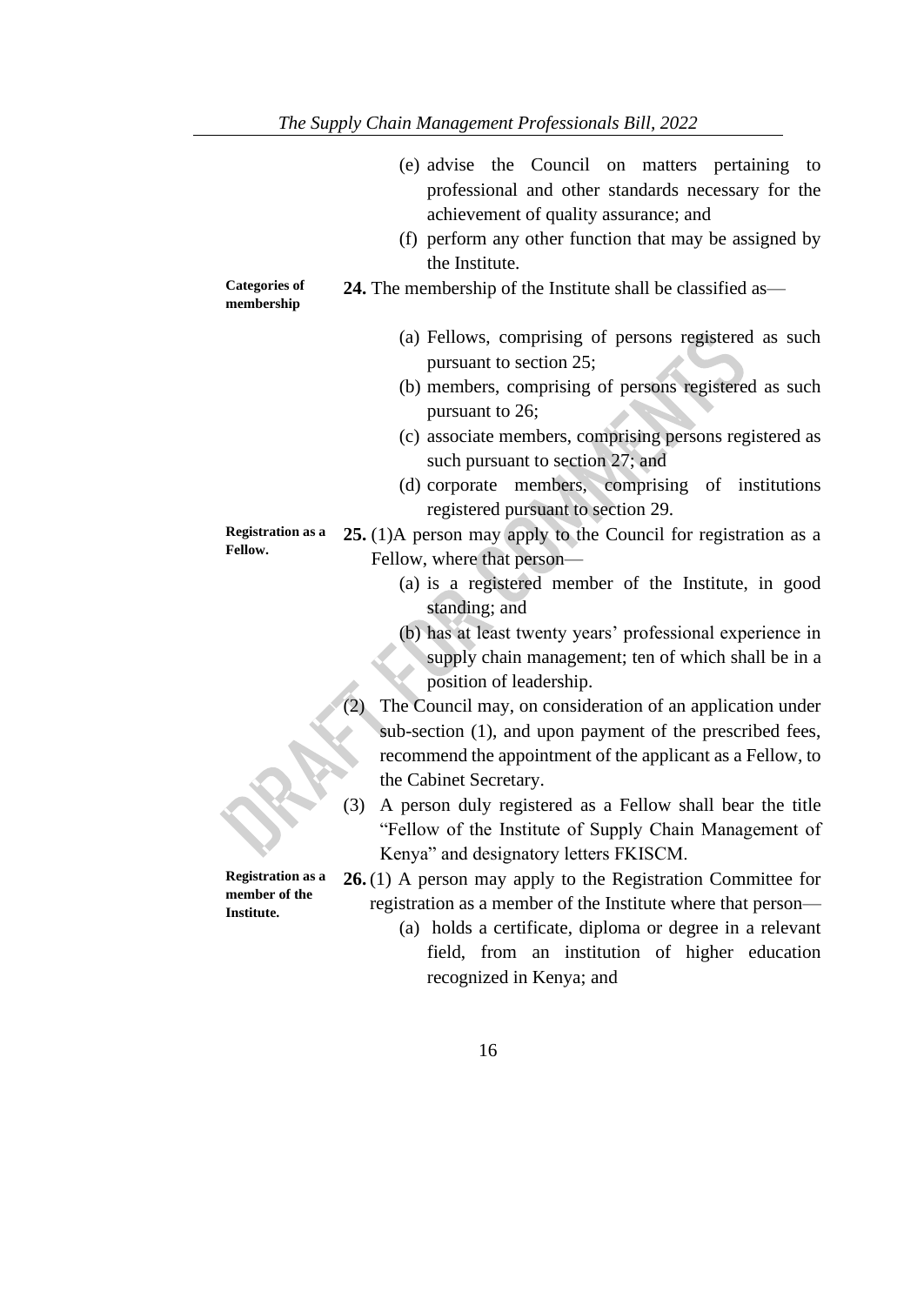(b) has undergone a professional course prescribed by the Examinations Board, and on completion, has been issued with a certificate.

(2) The Registration Committee may, on consideration of an application under subsection (1), and upon payment of the prescribed fees, register the applicant as a Member of the Institute

(3) A person duly registered as a Member of the Institute shall bear the title "Member of the Institute of Supply Chain Management of Kenya" and designatory letters MKISCM.

**27.** (1) A person may apply to the Registration Committee for registration as an Associate Member of the Institute, where that person –

- (a) holds a certificate, diploma or degree, in a relevant field, from an institution of higher education, recognised in Kenya;
- (b) is registered by the Examinations Board, as a student; and
- (c) is in the process of undertaking such professional course as may be prescribed by the Examinations Board.
- (2) The Registration Committee may, on consideration of an application under subsection (1), register the applicant as an Associate Member of the Institute.
- (3) A person who is duly registered as Associate of the Institute shall bear the title "Associate Member of the Institute of Supply Chain Management of Kenya and designatory letters AKISCM.

**28.** (1) Where the Council considers that a person, not being a registered member of the Institute, has rendered exceptional services to the Institute or the supply chain management profession, the Council may, invite the person to become a Honorary Member of the Institute.

**Registration as an associate member of the Institute.**

**Recognition of Honorary Members.**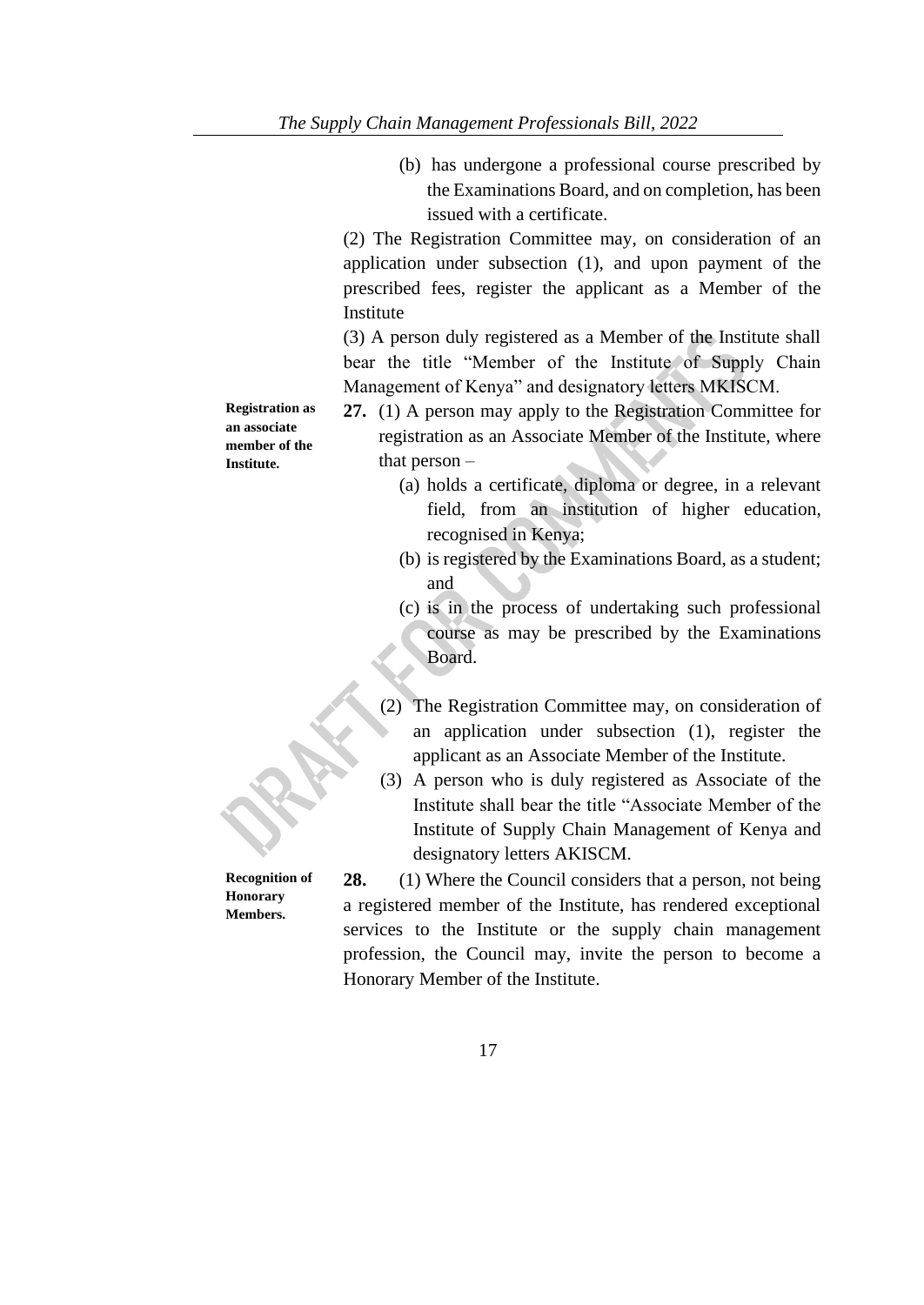|                       | (2) A person registered under this section shall not be                                   |
|-----------------------|-------------------------------------------------------------------------------------------|
|                       | considered as a member of the Institute.                                                  |
| Corporate             | 29. A person may apply to the Registration Committee to be                                |
| members               | registered as a corporate member where-                                                   |
|                       | (a) the person is duly incorporated pursuant to the                                       |
|                       | provisions of the Companies Act; and                                                      |
|                       | (b) the directors of the company are registered as                                        |
|                       | members of the Institute.                                                                 |
| <b>Rights of a</b>    | <b>30.</b> (1) A person registered as a Fellow or member of the                           |
| registered            | Institute pursuant to section 25 and 26 shall have the right                              |
| member.               | $to-$                                                                                     |
|                       | (a) participate in making decisions on behalf of the                                      |
|                       | Institute, including voting at an election of the                                         |
|                       | Institute;                                                                                |
|                       | (b) vie for an elective office in the Institute; and                                      |
|                       | (c) be nominated by the Council to represent the Institute                                |
|                       | at a Constitutional, statutory, international body or a                                   |
|                       | Committee of the Institute or other Committee where                                       |
|                       | the representation of the Institute is required.                                          |
|                       |                                                                                           |
| <b>Certificate of</b> | 31. The Chairperson of the Registration Committee and the                                 |
| Membership.           | Executive Director shall sign and issue a certificate of                                  |
|                       | membership to a person registered under this Act.                                         |
|                       |                                                                                           |
| Register of           | 32. (1) The Executive Director shall maintain a register of the                           |
| members.              | members of the Institute which shall contain—                                             |
|                       | (a) the names and particulars of members of the Institute;                                |
|                       | (b) the names of persons issued with a practising licence;                                |
|                       | (c) particulars of cancellation of registration of any                                    |
|                       | person;                                                                                   |
|                       | (d) orders issued by the Disciplinary Committee against<br>a member of the Institute; and |
|                       |                                                                                           |

(e) such other details as the Council may determine.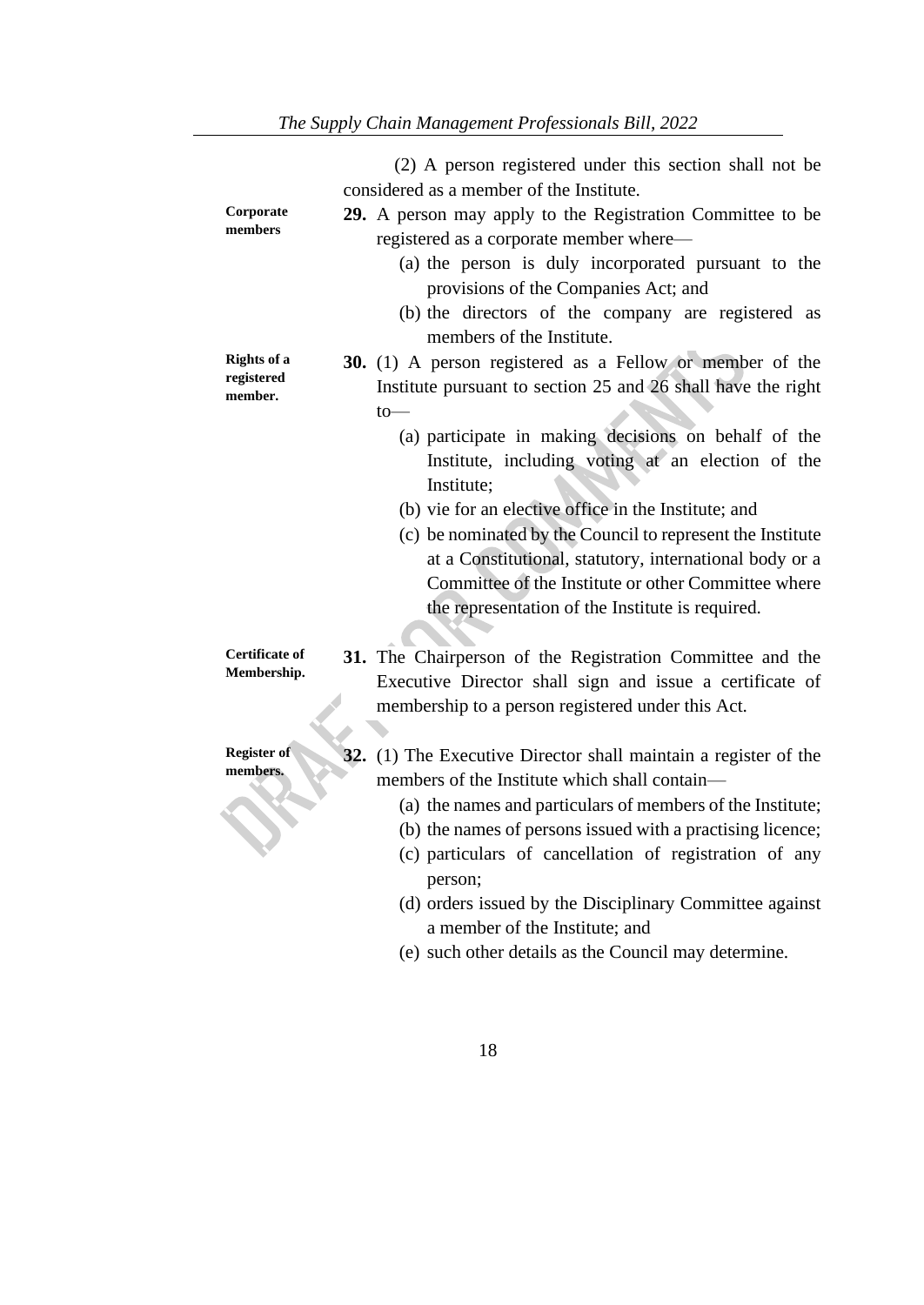|                                                                               | (2) The Register of members shall be a public document and<br>may be open to inspection on payment of the prescribed fees.                                                                                                                                                                                           |
|-------------------------------------------------------------------------------|----------------------------------------------------------------------------------------------------------------------------------------------------------------------------------------------------------------------------------------------------------------------------------------------------------------------|
| <b>Requirement to</b><br>take out a<br>practicing<br>licence.                 | 33. (1) A person who is registered as a member of the Institute<br>pursuant to sections 25, 26 and 29 of this Act, shall take out<br>a practicing licence.                                                                                                                                                           |
|                                                                               | (2) An Application for a practising licence shall be made to the<br>Chairperson of the Registration Committee<br>(a) by delivering an application in duplicate, signed by the<br>applicant specifying his or her name, place of business<br>and membership number; and<br>(b) be accompanied by the prescribed fees. |
|                                                                               | (3) the Registration Committee shall, where satisfied that the<br>name of the applicant is on the Register of Members and that he<br>or she is not for the time being suspended from practice, issue to<br>the applicant a practising licence.                                                                       |
| Validity of a<br>practising<br>licence.                                       | <b>34.</b> (1) A practicing licence issued under this Act shall be valid<br>from the 1 <sup>st</sup> January to 31st December.                                                                                                                                                                                       |
| Appeal and<br><b>Review of the</b><br>decisions of the<br><b>Registration</b> | (2) Despite subsection (1) a practising licence shall bear the date<br>of the day on which it is issued and shall have effect from the<br>beginning of that day.<br>35. (1) A person, aggrieved by a decision of the Registration<br>Committee may-<br>(a) apply for a review of the decision where $-$              |
| <b>Committee</b>                                                              | (i) no appeal is preferred;<br>(ii) there is an apparent error on the face of the record; or<br>(iii) the applicant has discovered new information, which<br>after due diligence, was not within the applicant's<br>knowledge at the time of making the application; or                                              |
|                                                                               | (b) appeal to the Council.                                                                                                                                                                                                                                                                                           |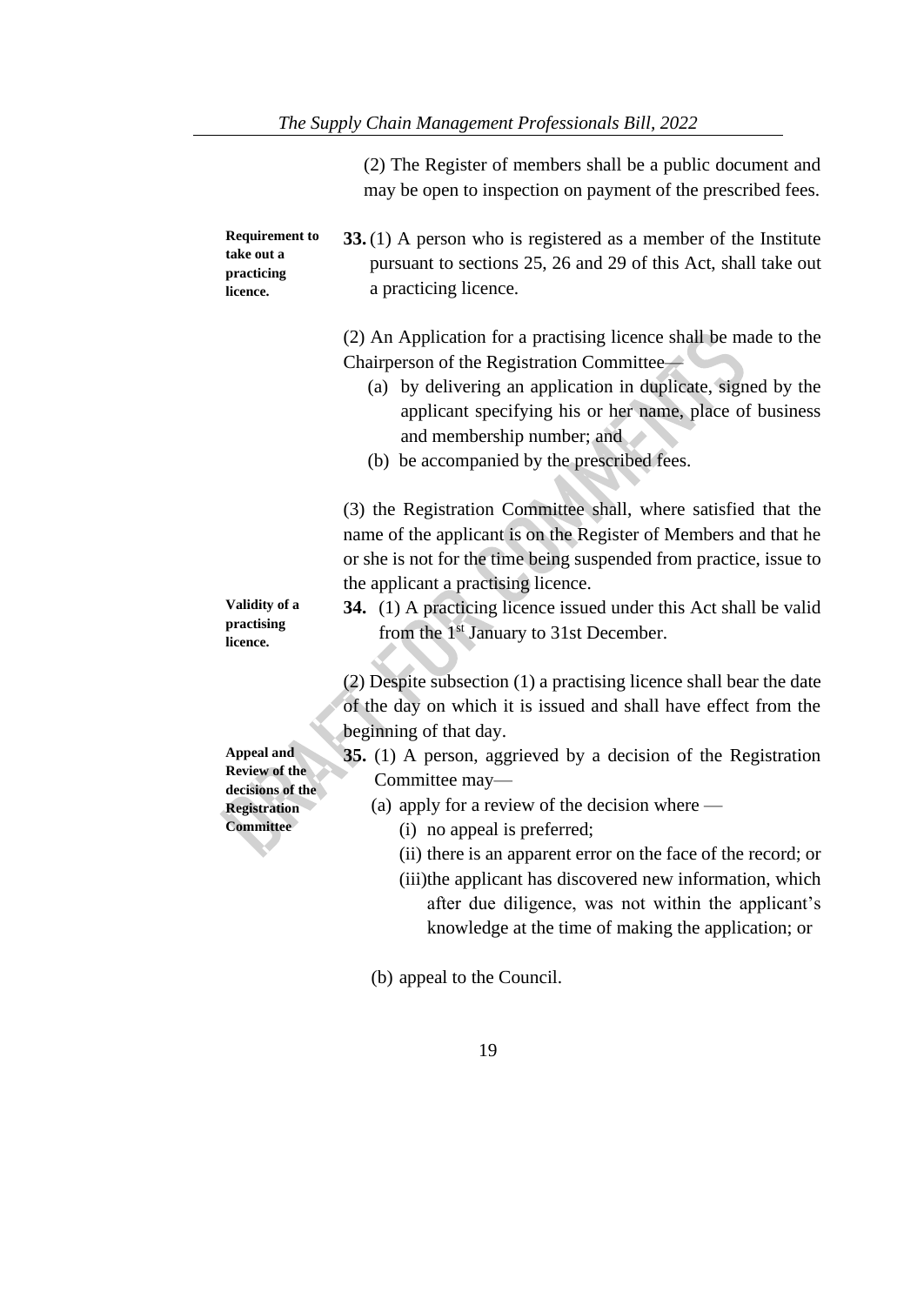(2) A further appeal against the decision of the Council shall lie with the High Court

# **PART V— MEETINGS OF THE INSTITUTE**

| <b>The General</b><br>Meeting.                                | 35. (1) There shall be a General Meeting of the Institute which<br>shall be the supreme authority of the Institute.<br>(2) The General Meeting shall be held once, every calendar year<br>and shall consist of registered members of the Institute.<br>(3) The quorum of the General Meeting shall be at least ten<br>percent of all the members of the Institute.                                                                                                                                                                                                                                                                                                                              |
|---------------------------------------------------------------|-------------------------------------------------------------------------------------------------------------------------------------------------------------------------------------------------------------------------------------------------------------------------------------------------------------------------------------------------------------------------------------------------------------------------------------------------------------------------------------------------------------------------------------------------------------------------------------------------------------------------------------------------------------------------------------------------|
|                                                               | (4) The Chairperson shall preside at the General Meeting,<br>provided in the absence of the Chairperson, the Council shall<br>nominate one among its members to preside at the meeting.<br>(5) The Chairperson shall present to the General Meeting a report<br>of the activities of the Institute in the immediately preceding<br>year.                                                                                                                                                                                                                                                                                                                                                        |
| <b>Special General</b><br><b>Meeting of the</b><br>Institute. | 36. (1) The Institute may convene a Special General Meeting<br>where-<br>(a) at least ten percent of the members of the Institute issue<br>a notice to the Council, requesting for the Special General<br>Meeting; or<br>(b) the Council, passes a resolution to hold such a meeting,<br>subject to giving a thirty days' notice to the members of<br>the Institute.<br>(2)<br>A notice requisitioning a Special General Meeting under<br>subsection $(l)(a)$ shall—<br>(a) be in writing;<br>(b) be signed by at least ten percent of the members of the<br>Institute;<br>(c) specify the objects of the proposed meeting; and<br>(d) be submitted to the Executive Director of the Institute. |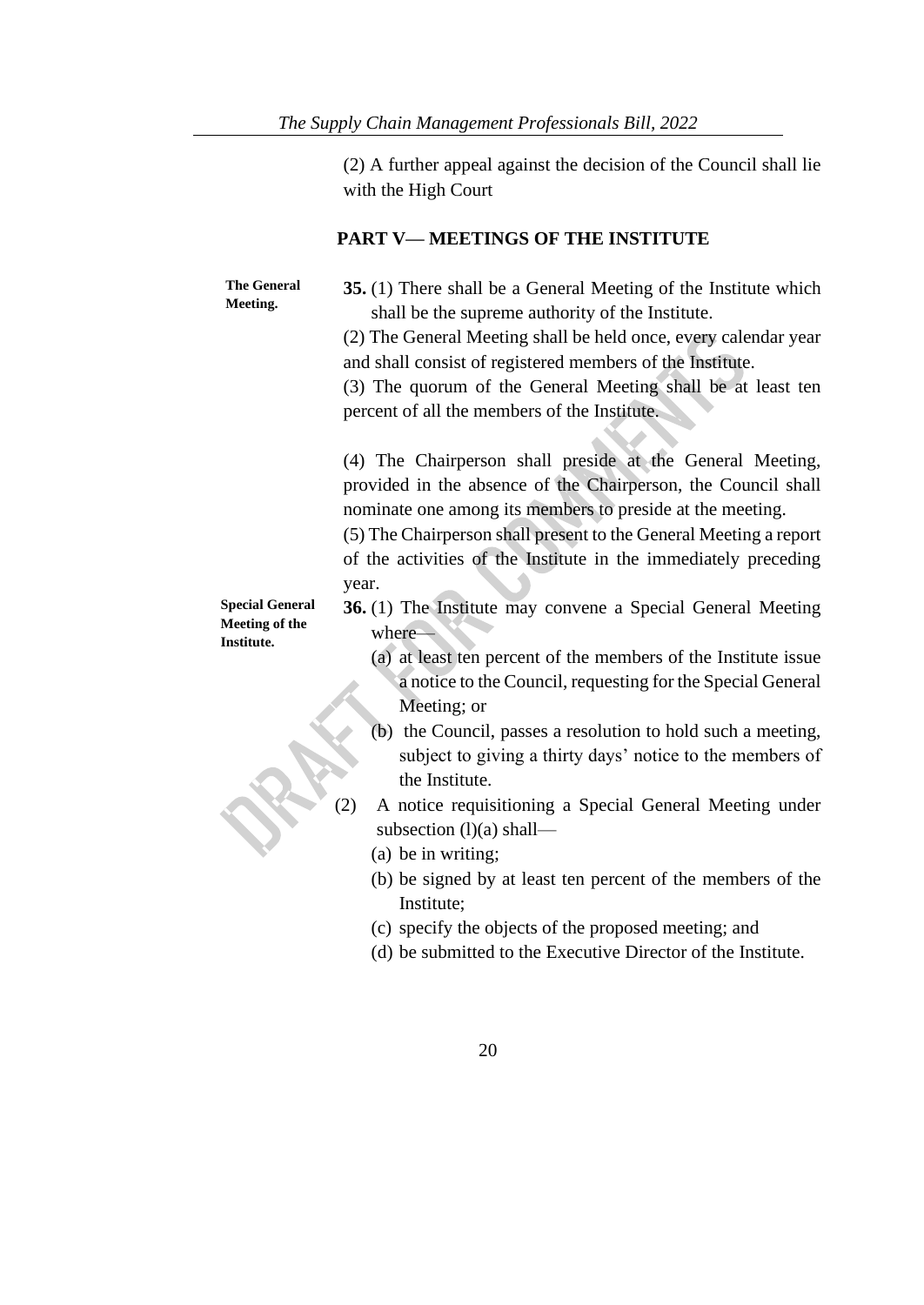(3) The Council shall, within fourteen days of receiving a requisition under sub-section (2), convene a Special General Meeting of the Institute.

| <b>Resolutions of</b> | 37. (1) A resolution of the Institute in a meeting under this part |
|-----------------------|--------------------------------------------------------------------|
| the Institute         | shall be by simple majority vote.                                  |

(2) A member of the Institute, who is entitled to vote, shall have one vote, and the Chairperson shall have a casting vote.

 $\overline{\mathcal{L}}$ 

18.

### **PART VI— ESTABLISHMENT OF THE SUPPLY CHAIN MANAGEMENT EXAMINATIONS BOARD.**

| <b>Establishment of</b>    | <b>38.</b> (1) There is established the Supply Chain Management |  |  |  |
|----------------------------|-----------------------------------------------------------------|--|--|--|
| the Supply<br><b>Chain</b> | <b>Examinations Board.</b>                                      |  |  |  |
| <b>Management</b>          | (2) The Examinations Board shall be a body corporate with       |  |  |  |
| <b>Examinations</b>        | perpetual succession and a common seal and shall be capable in  |  |  |  |
| Board.                     | its corporate name of-                                          |  |  |  |
|                            | (a) suing and being sued;                                       |  |  |  |
|                            | (b) purchasing, acquiring, holding, charging or disposing       |  |  |  |
|                            | of property;                                                    |  |  |  |
|                            | (c) borrowing and lending money; and                            |  |  |  |
|                            | (d) doing or performing all such other acts necessary for       |  |  |  |
|                            | the proper performance of its functions under this              |  |  |  |
|                            | Act.                                                            |  |  |  |
| <b>Composition of</b>      | <b>39.</b> (1) The Examinations Board shall comprise of $-$     |  |  |  |
| the<br><b>Examinations</b> |                                                                 |  |  |  |
| <b>Board.</b>              | (a) a Chairperson, who shall be competitively recruited         |  |  |  |
|                            | $\mathcal{A}$ and $\mathcal{A}$ and $\mathcal{A}$               |  |  |  |

- by the Council and appointed by the Cabinet Secretary;
- (b) the Cabinet Secretary responsible for Finance or a representative designated in writing;
- (c) the Attorney General or a representative designated in writing;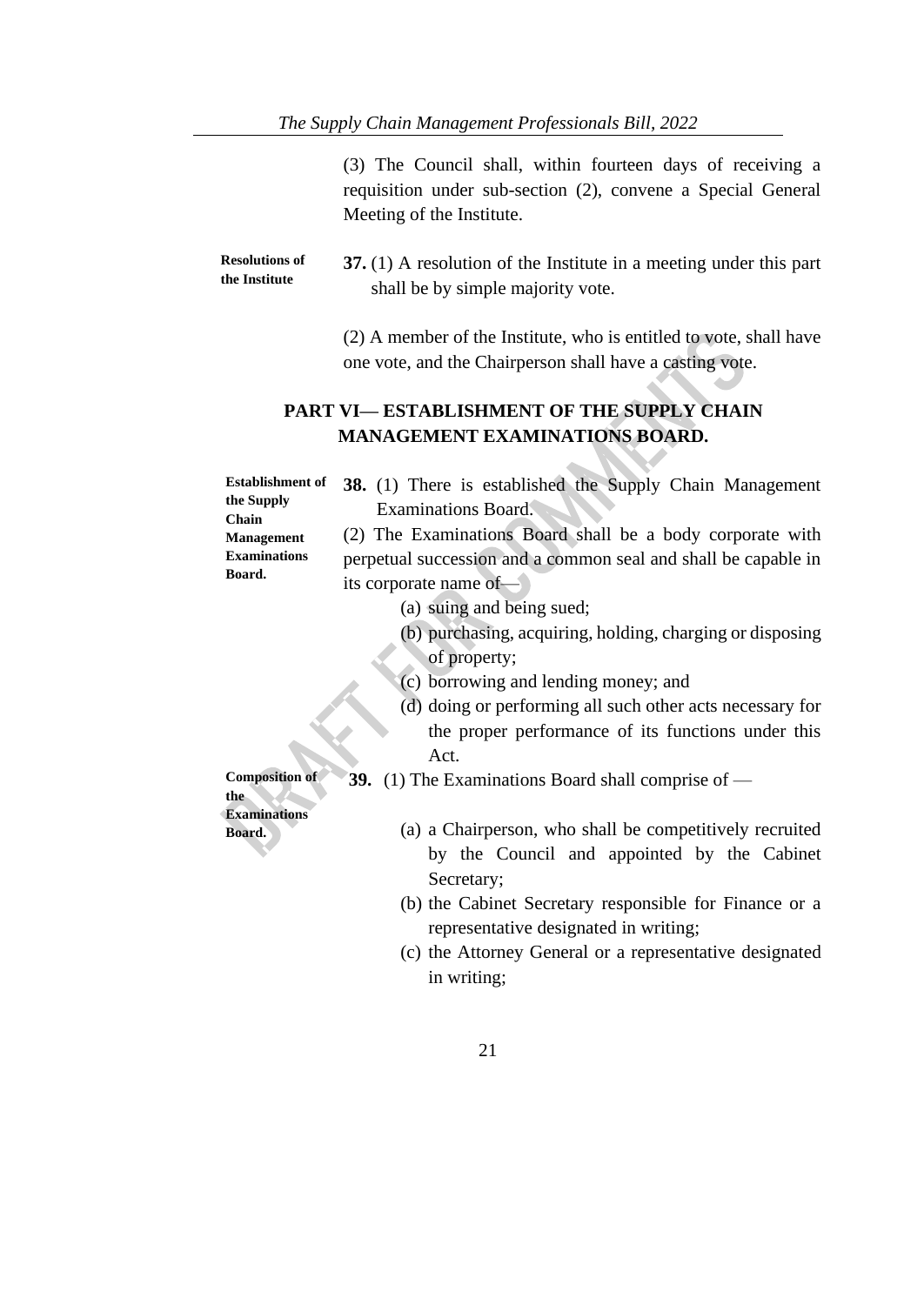- (d) one person nominated by the Cabinet Secretary responsible for Education, from the Kenya National Examination Council, in writing;
- (e) the Director- General of the Public Procurement Regulatory Authority or a representative designated, in writing; and
- (f) four Members of the Institute competitively appointed by the Council.
- (2) The Examinations Board, may, co-opt such number of persons, whose knowledge and expertise may be necessary, for such period as it may determine.
- (3) The Chairperson and members of the Examinations Board, shall hold office for a term of three years and shall be eligible for re-appointment for one further term of three years.

**Qualifications for appointment of Chairperson and members of the Examinations Board.**

- **40.** (1) A person is qualified for appointment as the Chairperson of the Examinations Board where that person—
	- (a) is a Kenyan citizen;
	- (b) is a registered member of the Institute, in good standing;
	- (c) has at least fifteen years' professional experience in supply chain management; five of which shall be in examinations management;
	- (d) holds a valid practicing licence; and
	- (e) meets the requirements of leadership and integrity set out in Chapter Six of the Constitution.

(2) A person is qualified for appointment as a member of the Examinations Board under section 39(1)(f) where that person—

(a) is a Kenyan citizen;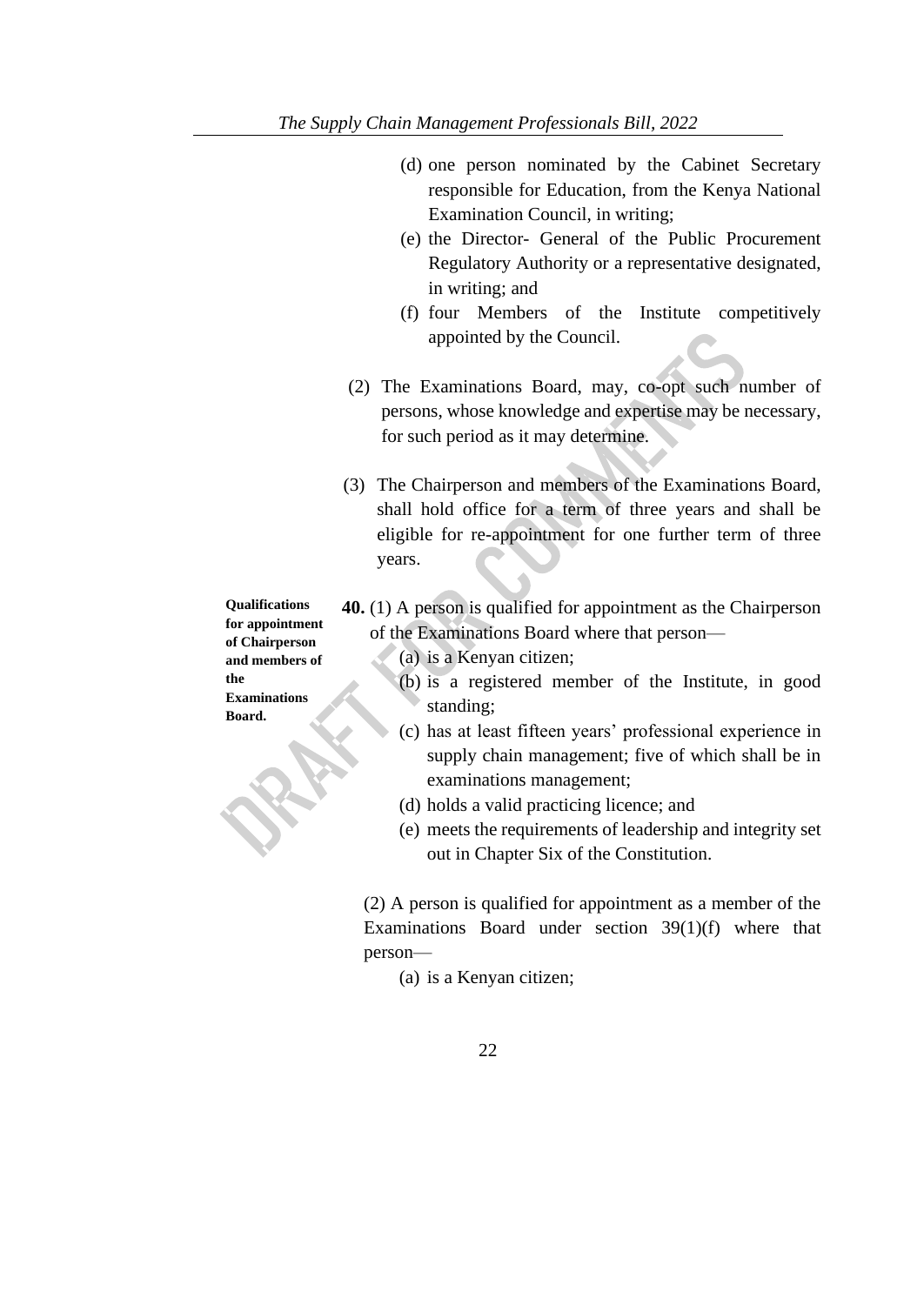- (b) is a registered member of the Institute, in good standing;
- (c) has at least ten years' experience in supply chain management;
- (d) holds a valid practicing licence; and
- (e) meets the requirements of leadership and integrity set out in Chapter Six of the Constitution.

**Removal of the Chairperson and members of the Examinations Board.**

- **41.** (1) The Chairperson or a member of the Examinations Board may be removed from office for—
	- (a) absence without justifiable cause, from three consecutive meetings of the Examinations Board;
	- (b) conviction of an offence whose term of imprisonment exceeds six months, without the option of a fine;
	- (c) incapacitation by physical or mental illness from performing his or her duties as a member of the Examinations Board;
	- (d) incompetence or neglect of duty; or
	- (e) being adjudged bankrupt.

(2) The office of the Chairperson or a member appointed under section 39(1) (f) shall become vacant where the holder of the office—

- (a) dies;
- (b) resigns, in writing, addressed to the Council; or (c) is removed from office pursuant to subsection (1).

**Functions of the Examinations Board.**

**42.** (1) The Examinations Board shall be responsible for the conduct of examinations for qualification and certification of supply chain management professionals.

> (2) Despite the generality of subsection (1), the Examinations Board shall—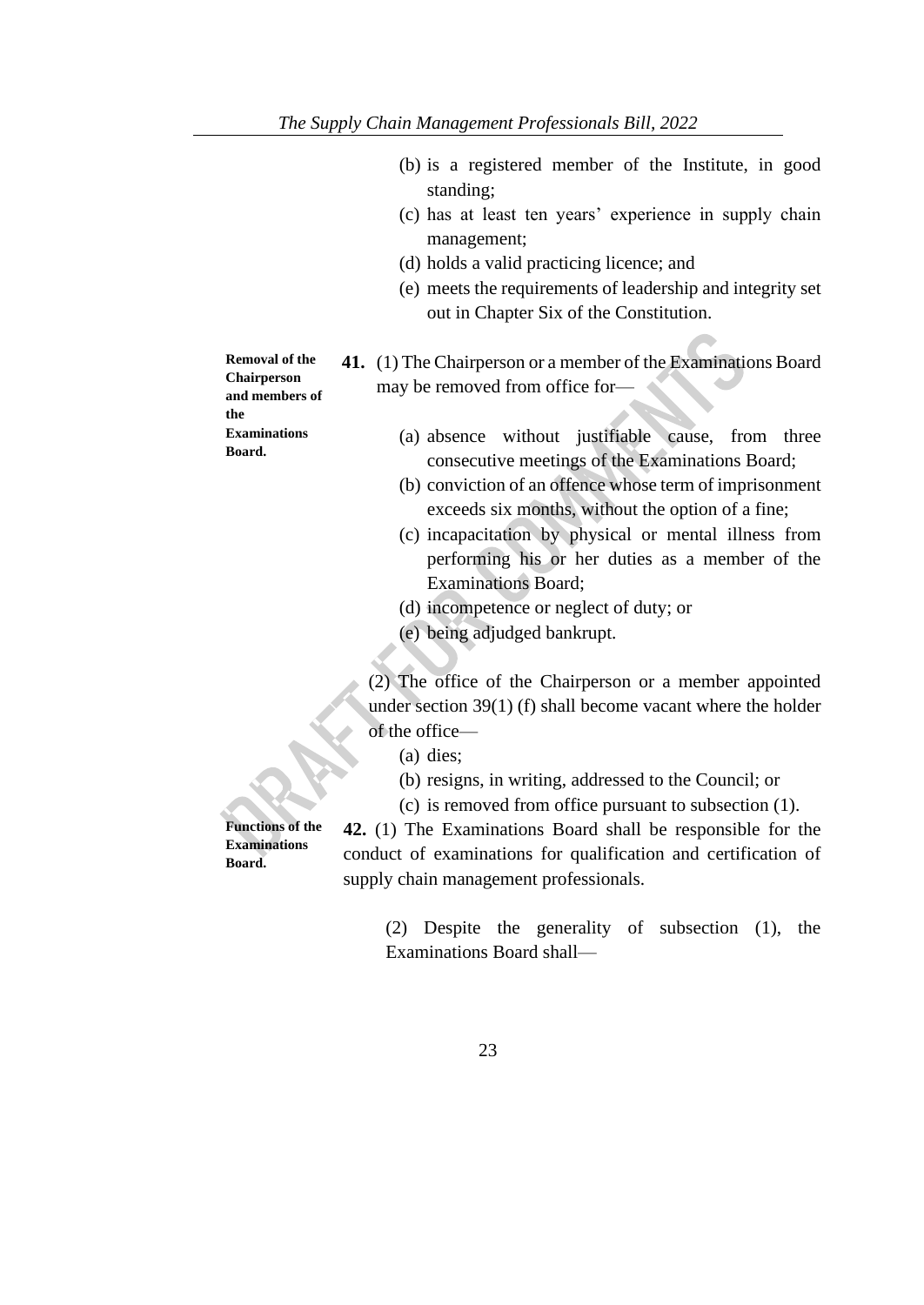- (a) set and enforce standards relating to the mode and quality examinations for supply chain management professionals;
- (b) develop curricula and mode of instruction for supply chain management professional qualification and certification for persons seeking registration under this Act;
- (c) prepare and conduct examinations for professional qualification and certification of supply chain management professionals;
- (d) determine the fees and other charges payable with respect to such examinations;
- (e) issue certificates to candidates who have satisfied examination and certification requirements;
- (f) promote and carry out research relating to supply chain management examinations, education providers and programmes;
- (g) promote recognition of the Examination Boards' examinations locally and internationally; and
- (h) perform such other functions as may be necessary for proper administration of this Act.

**Powers of the Examinations Board.**

**43.** In the performance of the functions under section 42, the Examinations Board may—

- (a) call for any document;
- (b) conduct investigations;
- (c) issue summons to any person;
- (d) administer an oath;
- (e) investigate and determine cases involving indiscipline by students registered with the Examinations Board; and
- (f) publish the name of a person who has successfully completed the certified supply chain management professional course, in the Gazette
	- 24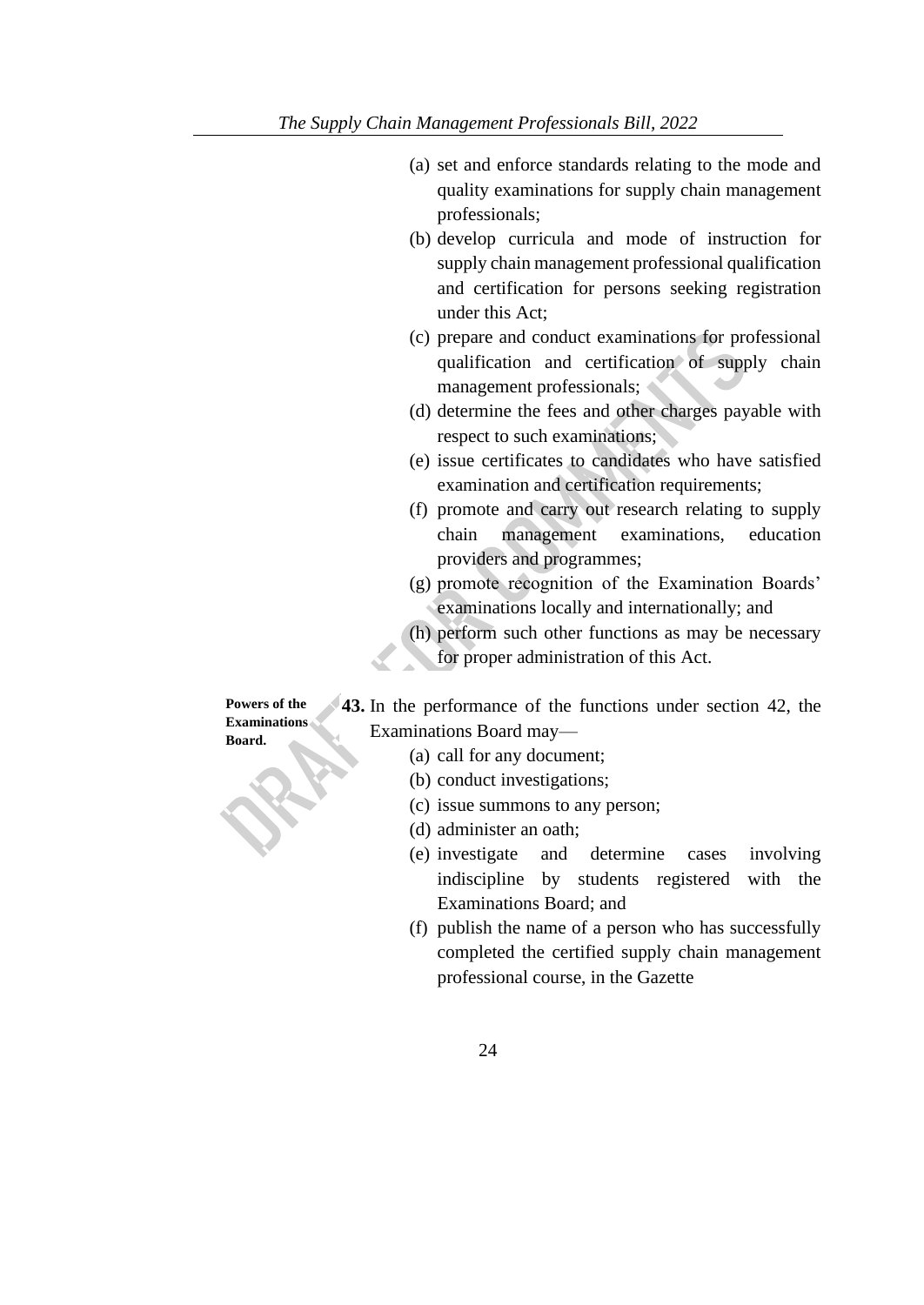**Chief Executive Officer 44.** (1) The Examinations Board shall, through an open and transparent process appoint a suitably qualified person to be the Chief Executive Officer.

- (2) A person shall be qualified for appointment as the Chief Executive Officer where that person—
	- (a) is a Kenyan Citizen;
	- (b) holds a degree in a relevant field of study from a university recognised in Kenya;
	- (c) holds a post-graduate professional qualification in supply chain management from a recognised institution;
	- (d) has at least ten years' professional experience in a senior management position in supply chain management;
	- (e) is a registered member of the Institute, in good standing; \
	- (f) holds a valid practicing licence; and
	- (g) meets the requirements of leadership and integrity set out in Chapter Six of the Constitution.

(3) The Chief Executive Officer shall be responsible for the day-to-day management of the staff and affairs of the Examinations Board and shall be an ex-officio member of the Board.

(4) The Chief Executive Officer shall hold office for a term of four years but shall be eligible for re-appointment for a further term of four years.

(5) The Chief Executive Officer may be removed from office on any of the following grounds—

- (a) violation of the Constitution or any other written law;
	- 25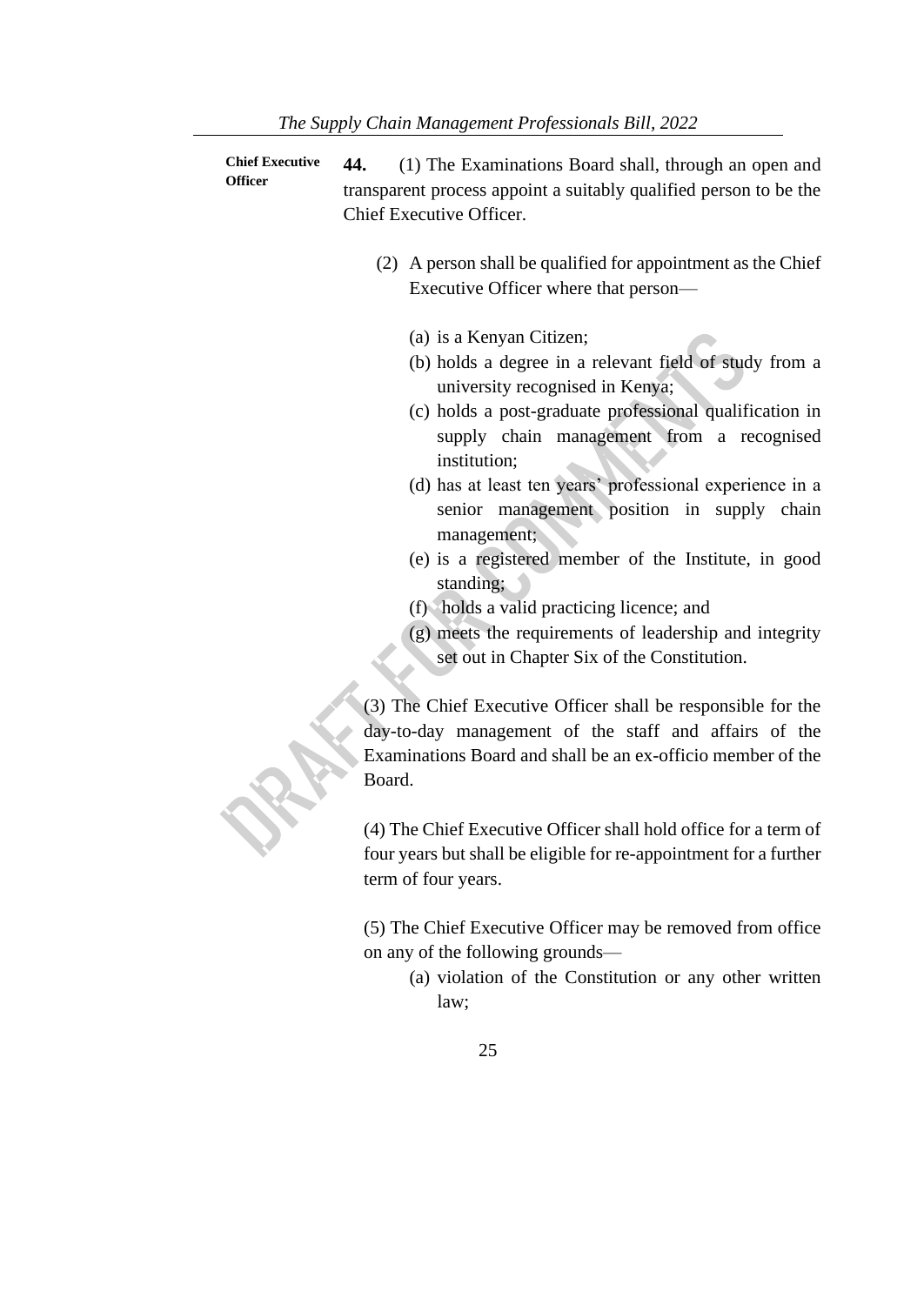- (b) conviction of an offence whose term of imprisonment exceeds six months, without the option of a fine;
- (c) incapacitation by physical or mental illness;
- (d) incompetence or neglect of duty; or
- (e) bankruptcy.
- (6) The office of the Chief Executive Officer shall become vacant where the holder of the office—
	- (a) dies;
	- (b) resigns, in writing, addressed to the appointing authority;
	- (c) upon expiry of his or her term of office; or
	- (d) is removed from office pursuant to subsection (5).

**45.** (1) The Examinations Board shall, through an open and transparent process appoint a person qualified in terms of the law governing the practice of public secretaries in Kenya, to serve as the Corporation Secretary.

(2) The Corporation Secretary shall—

- (a) provide guidance to the Examinations Board on matters of governance;
- (b) advise the Examinations Board on the law, rules and regulations, applicable in carrying out its mandate;
- (c) provide secretarial services to the Examinations Board, including preparation and circulation of the minutes of the Examinations Board;
- (d) keep custody of the Seal and a record of its usage; and
- (e) perform any other duties that may be assigned by the Institute.

(3) The Corporation Secretary shall serve on such terms and conditions as the Examinations Board may determine.

**Corporation Secretary to the Examinations Board.**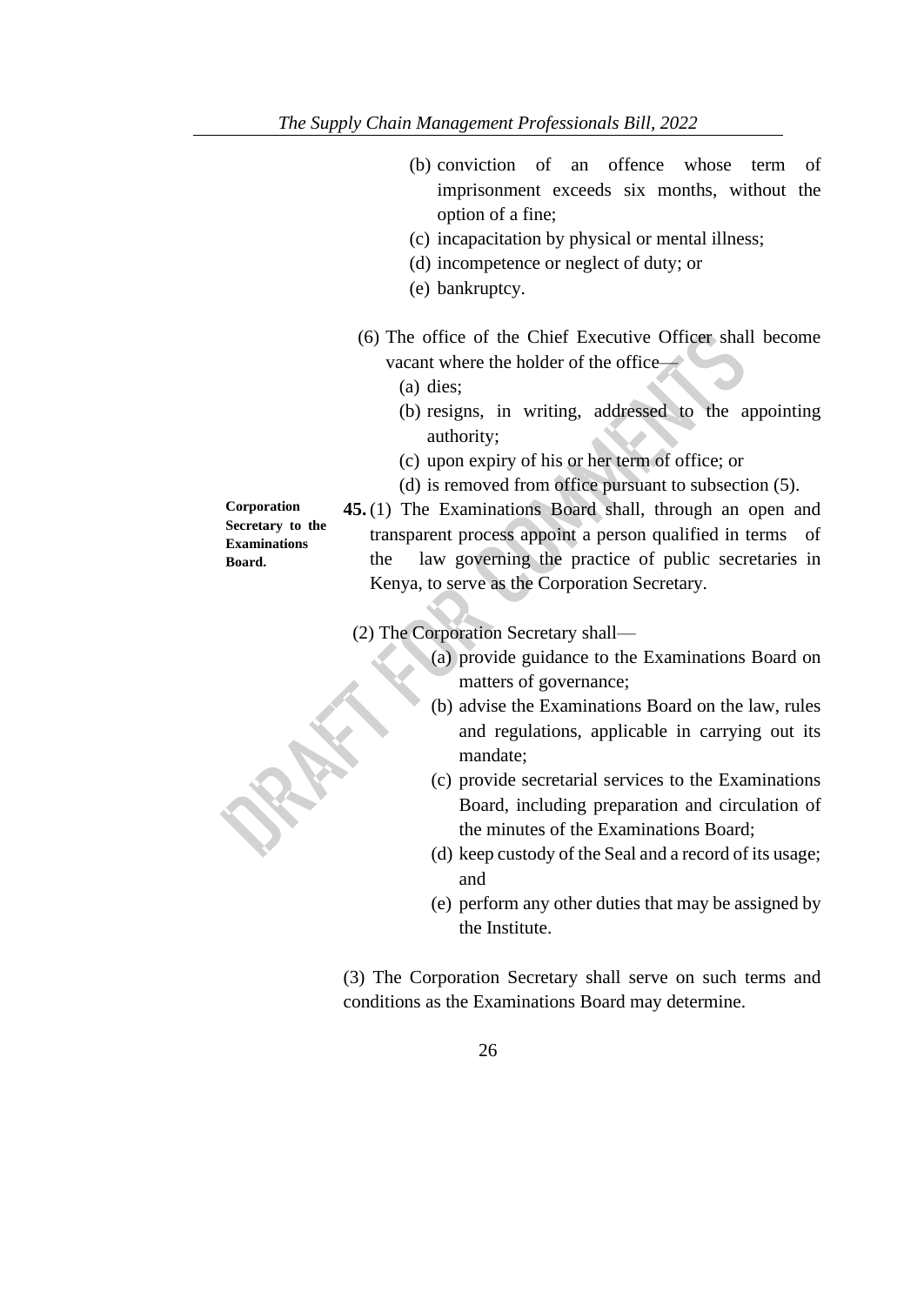**Staff of Examinations Board. 46.** The Examinations Board may employ such number of staff as the Examinations Board may require for the discharge of its functions.

#### **PART VII – FINANCIAL PROVISIONS**

**Funds of the Examinations Board.**

- **47.** The funds of the Examinations Board shall comprise—
	- (a) such monies as may be appropriated by the National Assembly for purposes of the Examinations Board;
	- (b) such monies, revenue or assets as may accrue to or vest in the Examinations Board in the course of the exercise of its powers or the performance of its functions under this Act or under any other written law;
	- (c) funds accruing from investments made by the Examinations Board;
	- (d) such gifts, grants, loans or donations, made to the Examinations Board; and
	- (e) money from any other source received by the Examinations Board in the performance of its functions under this Act.

**Financial Year. 48.** The financial year of the Examinations Board shall be the period of twelve months ending on the thirtieth of June each year.

> **49.** (1) At least three months before the commencement of each financial year, the Examinations Board shall cause to be prepared estimates of the revenue and expenditure of the Examinations Board for that year.

(2) The annual estimates shall make provision for all estimated expenditure of the Examinations Board for the financial year and in particular, the estimates shall provide for—

**Annual estimates.**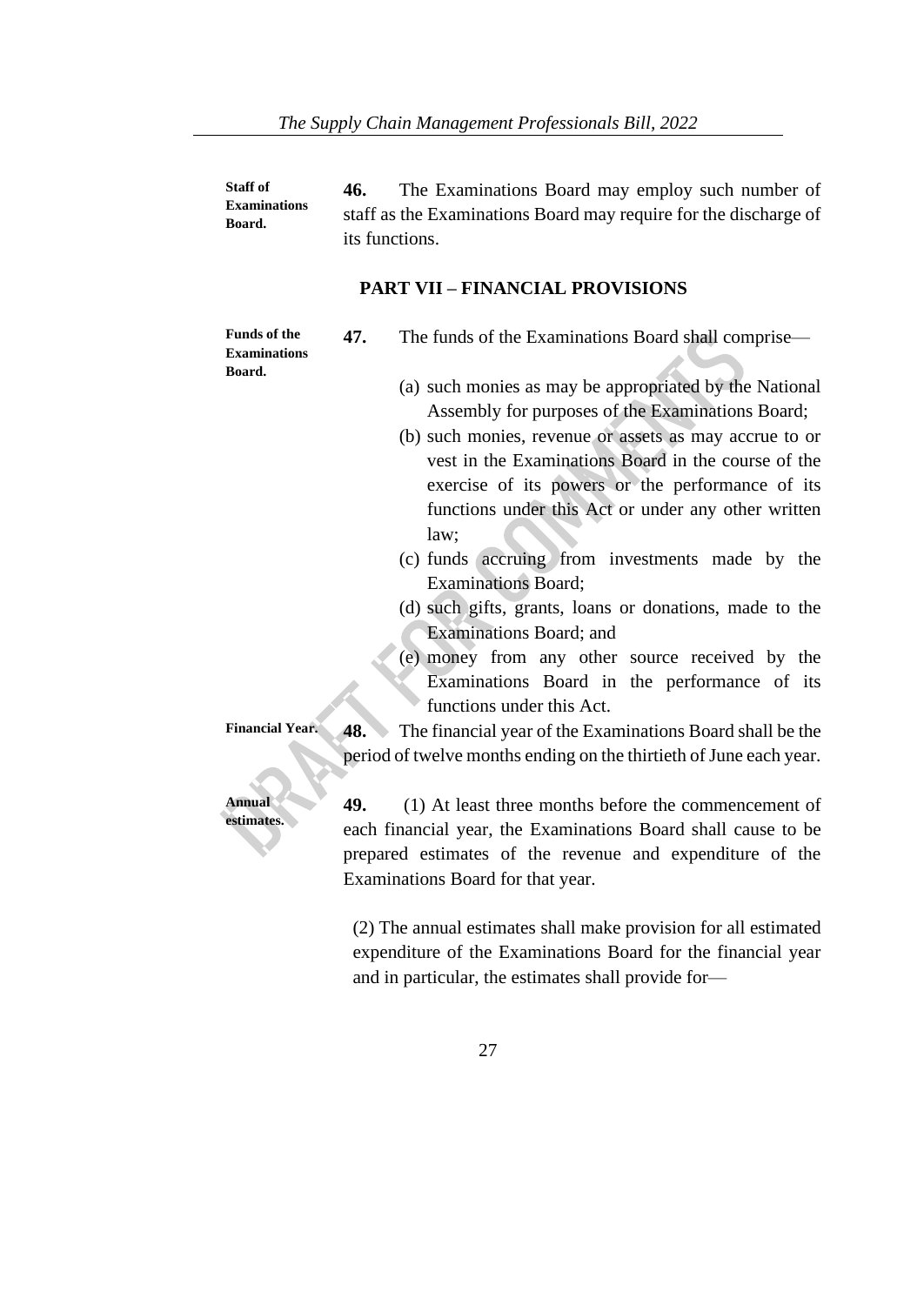- (a) the payment of the allowances and other charges in respect of members of the Examinations Board;
- (b) the payment of salaries, allowances, pensions, gratuities and other charges in respect of the staff of the Examinations Board;
- (c) the proper maintenance of the buildings and grounds of the Examinations Board; and
- (d) the maintenance, repair and replacement of the equipment, machinery and other property of the Examinations Board.

(3) The annual estimates shall be approved by the Cabinet Secretary before the commencement of the financial year to which they relate.

**Accounts and audit. 50.** (1) The Bard shall cause to be kept all proper books and records of accounts of the income, expenditure and assets of the Examinations Board.

> (2) Within a period of three months from the end of each financial year, the Examinations Board shall submit to the Auditor-General the accounts of the Institute together with—

- (a) a statement of the income and expenditure of the Examinations Board during that year; and
- (b) a balance sheet of the Examinations Board on the last day of that year.

*No. 34 of 2015* (3) The accounts of the Examinations Board shall be audited and reported upon in accordance with the Public Audit Act, 2015.

#### **PART VIII— DISCIPLINE**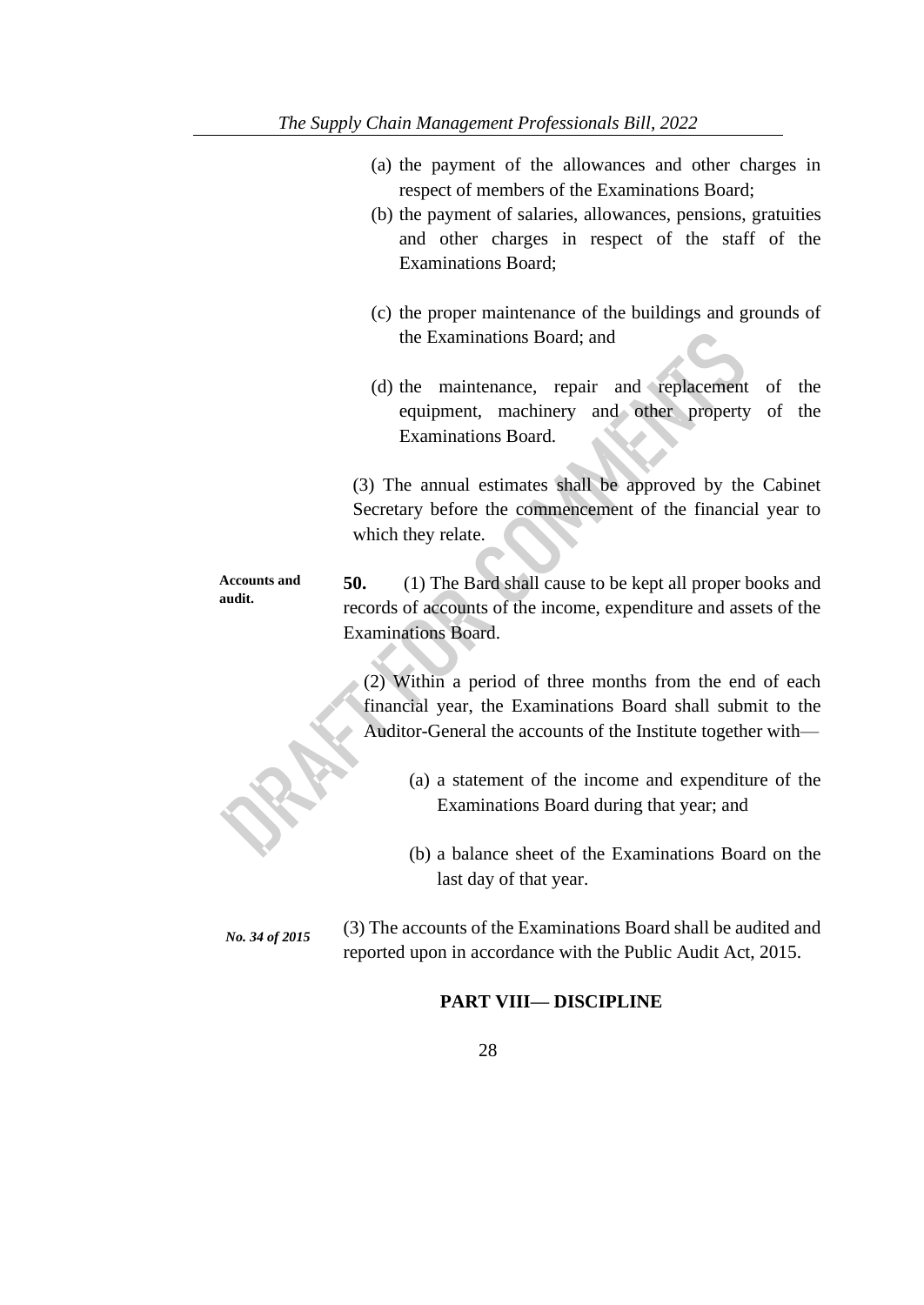| <b>Code of Ethics.</b> | 51.                               | The members of the Institute shall subscribe to a Code of |  |
|------------------------|-----------------------------------|-----------------------------------------------------------|--|
|                        | Ethics prescribed by the Council. |                                                           |  |

**Establishment of the Disciplinary Committee. 52.** (1) There is established the Disciplinary Committee, which shall be responsible for hearing and determining disciplinary issues arising from a violation of the code of ethics prescribed under section 51.

(2) The Disciplinary Committee shall consist of—

- (a) a Chairperson shall be appointed by the Council from amongst members of the Council;
- (b) the Attorney-General or a representative nominated in writing;
- (c) one person nominated by the Law Society of Kenya;
- (d) the Director-General of Public Procurement Regulatory Authority or a representative designated in writing; and
- (e) three persons who shall be competitively appointed by the Council from among members of the Institute.

(3)The Executive Director of the Institute shall be the Secretary of the Disciplinary Committee.

(4)The members of the Disciplinary Committee appointed pursuant to subsection (2) (a) and (e), shall serve for a term of three years but shall be eligible for re-appointment for a further single term of three years.

(5)Subject to this Act, the Disciplinary Committee may regulate its own procedures.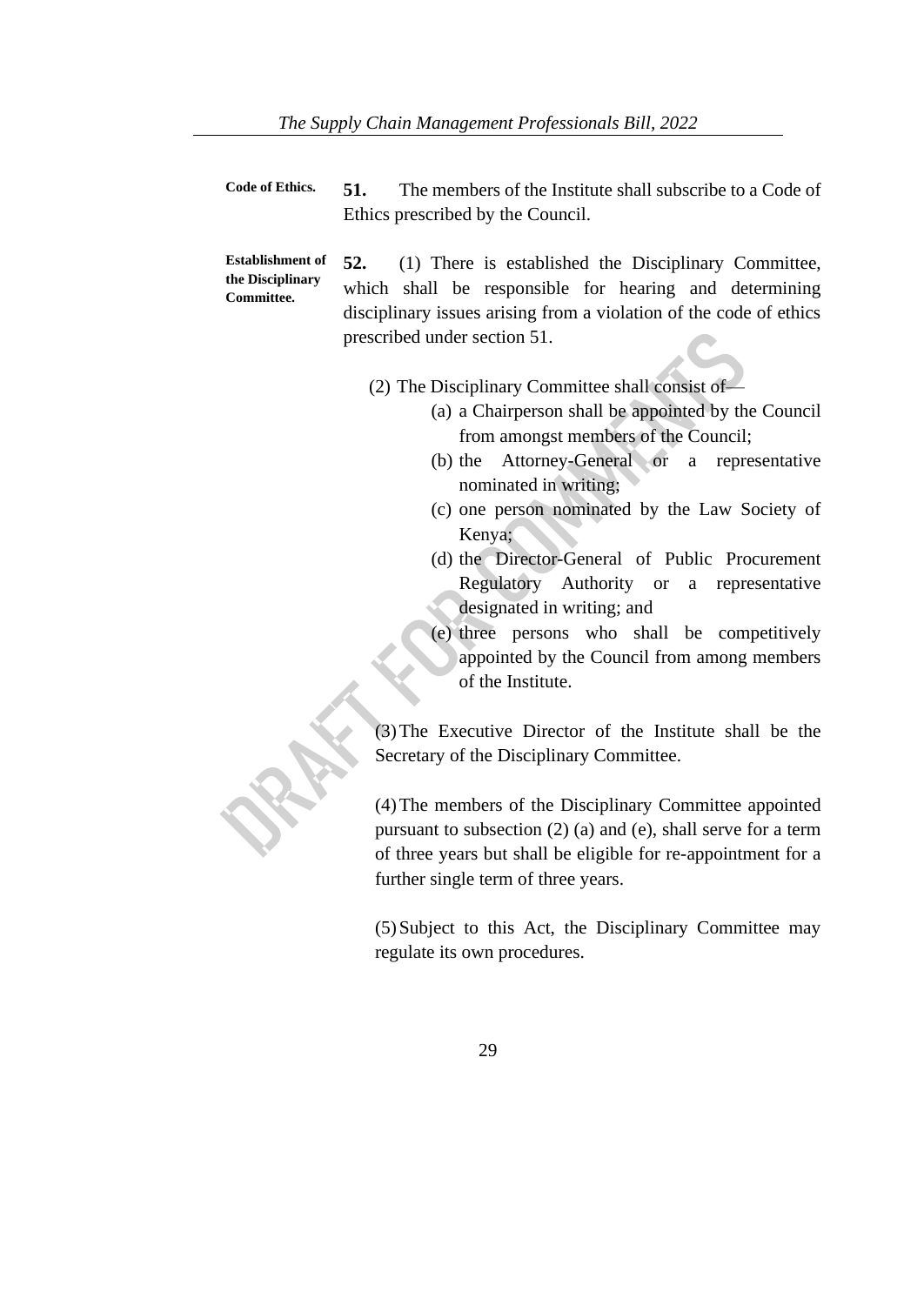(6) The Disciplinary Committee shall hear and determine a matter presented before it within thirty days.

| Powers of the<br><b>Disciplinary</b><br>Committee.                                                | 53.<br>The Disciplinary Committee may, upon hearing a<br>complaint against a member of the Institute order that-                                                                                                                                                                                                                                                                                                                                                                                                   |  |  |  |  |
|---------------------------------------------------------------------------------------------------|--------------------------------------------------------------------------------------------------------------------------------------------------------------------------------------------------------------------------------------------------------------------------------------------------------------------------------------------------------------------------------------------------------------------------------------------------------------------------------------------------------------------|--|--|--|--|
|                                                                                                   | (a) such member be admonished;<br>(b) such member be suspended from membership of the<br>Institute for a specified period not exceeding five<br>years;<br>(c) such member pays a fine not exceeding one hundred<br>thousand shillings; or<br>(d) such combination of the above orders as<br>the<br>Committee thinks fit.                                                                                                                                                                                           |  |  |  |  |
| <b>Appeal and</b><br><b>Review of the</b><br>decisions of the<br><b>Disciplinary</b><br>Committee | 54. (1) A person, aggrieved by a decision of the Disciplinary<br>Committee may-<br>(a) apply for a review of the decision where $-$<br>(i) no appeal is preferred;<br>(ii) there is an apparent error on the face of the record; or<br>(iii) the applicant has discovered new information, which<br>after due diligence, was not within the applicant's<br>knowledge at the time of making the application; or<br>(b) appeal to the Council.<br>(3) A further appeal against the decision of the Council shall lie |  |  |  |  |
|                                                                                                   | with the High Court.                                                                                                                                                                                                                                                                                                                                                                                                                                                                                               |  |  |  |  |
| PART IX - PROVISIONS ON DELEGATED AUTHORITY                                                       |                                                                                                                                                                                                                                                                                                                                                                                                                                                                                                                    |  |  |  |  |

| Power to make<br>delegated<br>legislation | 55.<br>The Cabinet Secretary may, in consultation with the<br>Council prescribe regulations for-<br>(a) registration of members of the Institute; |  |  |  |  |  |  |
|-------------------------------------------|---------------------------------------------------------------------------------------------------------------------------------------------------|--|--|--|--|--|--|
|                                           | (b) election of members of the Council;                                                                                                           |  |  |  |  |  |  |

- (c) appointment of members of the Examinations Board;
	- 30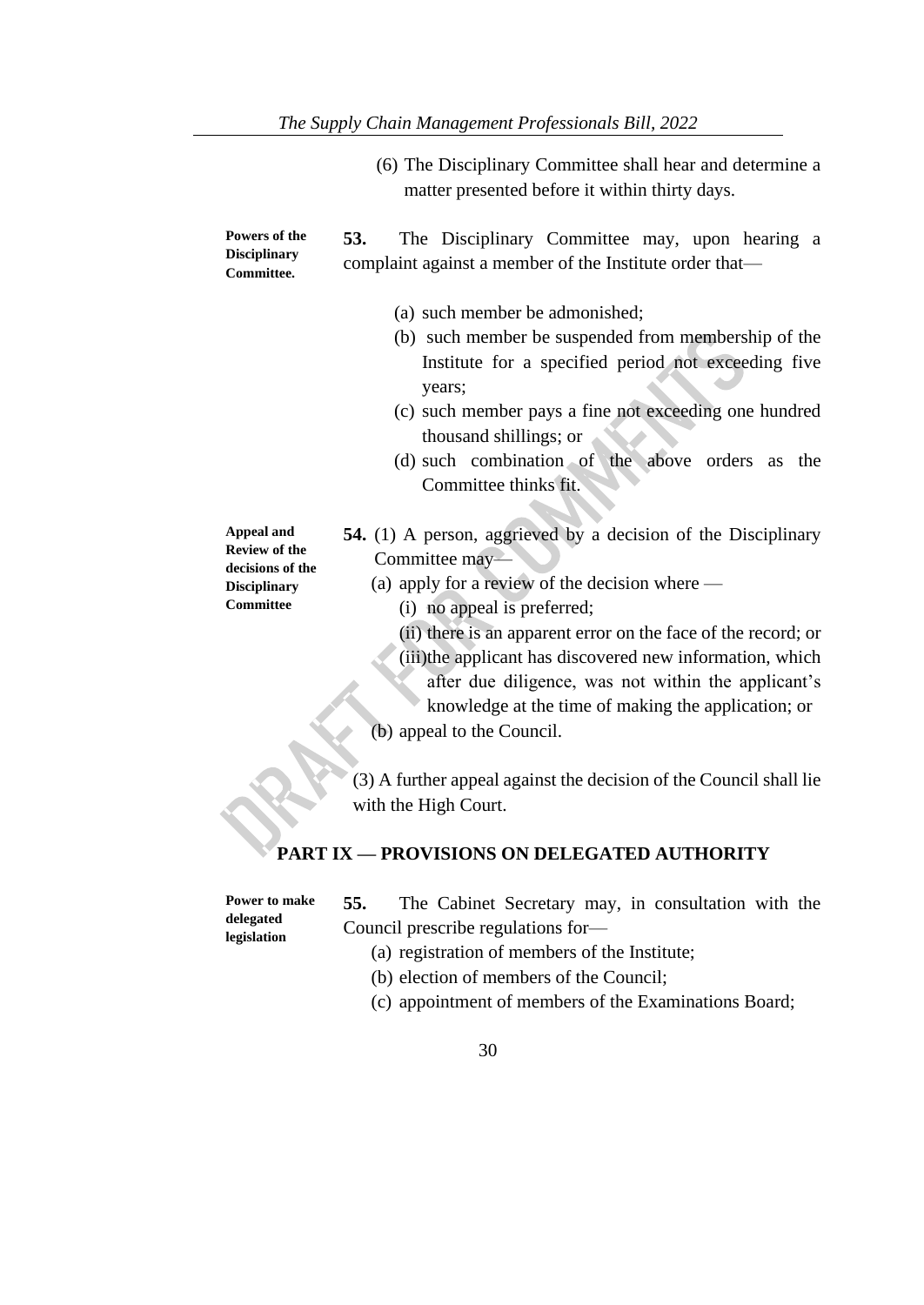- (d) recognition of Honorary Members;
- (e) the procedure for lodging a complaint against a member of the Institute;
- (f) procedure for convening a meeting of the Institute;
- (g) examinations and training;
- (h) application and issuance of practicing licence;
- (i) fees;
- (j) continuous professional development;
- (k) the practice of supply chain management;
- (l) fellows charter; and procedure to attain fellowship and the roles and privileges of Fellows.
- (m) discipline;
- (n) procedure for swearing in and assumption of office of the Chairperson and council members;
- (o) welfare of the members of the Institute;
- (p) meetings; or
- (q) any other matter necessary for the proper administration of the Act.

#### **PART X— MISCELLANEOUS PROVISIONS**

**Remuneration. 56.** The Chairperson members and the staff of the Institute and Examinations Board shall be paid such remuneration or allowances as the Institute and Examinations Board may, on the advice of the Salaries and Remuneration Commission, determine.

**Annual Report. 57.** (1) The Council and the Examinations Board shall, at the end of each financial year cause an annual report to be prepared.

> (2) The annual report shall contain in respect of the year to which it relates—

- (a) the financial statements of the Council and Examinations Board;
- (b) a description of the activities of the Council and Examinations Board;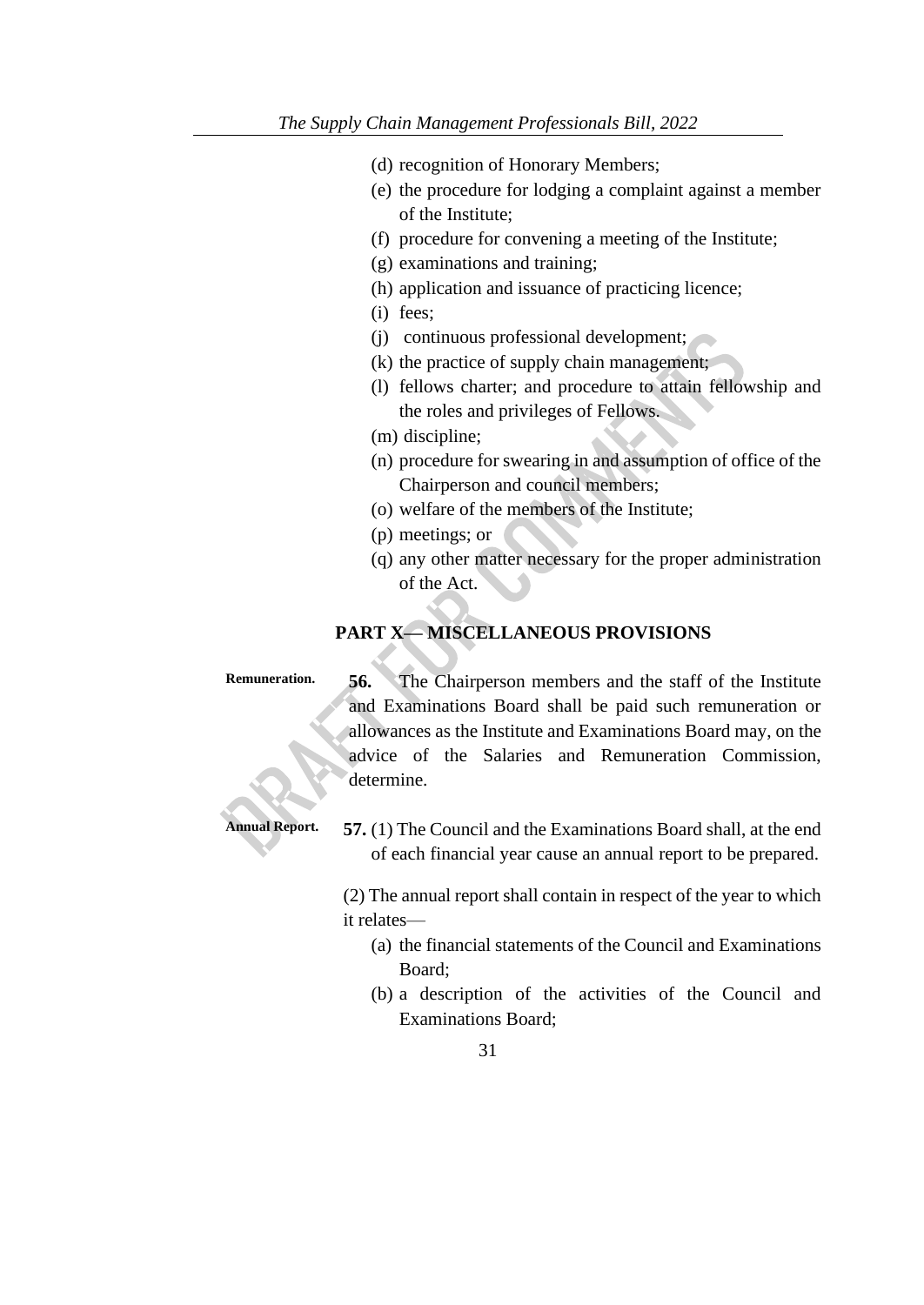- (c) any impediments to the achievements of the objects and functions; and (d) recommendations made by the Council or Examinations to any person. (3) The Council and Examinations Board shall submit the annual report to the Cabinet Secretary and the Parliament three months after the end of the year to which it relates. (4) The annual report shall be published and publicized in such other manner as the Council or Examinations Board may determine. **Protection from personal liability. 58.** The Council, Examinations Board or members of staff shall not be liable for loss or damage sustained by any person as a result of any action or omission done or made in good faith and without negligence in the performance of any duty or power conferred by this Act. **Conduct of business 59.** The Conduct and regulation of the business and affairs of the Council and Examinations Board shall be as provided in the First Schedule to this Act. **General Penalty. 60.** Any person who contravenes the provisions of this Act commits an offence and is liable, on conviction, to a fine not exceeding one million shilling or to a term of imprisonment not exceeding three years or to both. **Offences by persons not eligible to be registered 61.** (1) Any person who not being eligible to be registered or licensed under this Act uses any title appropriate to a person so registered or licensed or holds himself out directly or indirectly as being so registered or licensed, commits an offence and is liable on conviction to a fine not exceeding one hundred thousand shillings or to imprisonment for a term not exceeding two years or to both. **Offences by persons not**  (2) Any person who, not being eligible to be registered or licensed under this Act, practices for gain as a supply chain
	- 32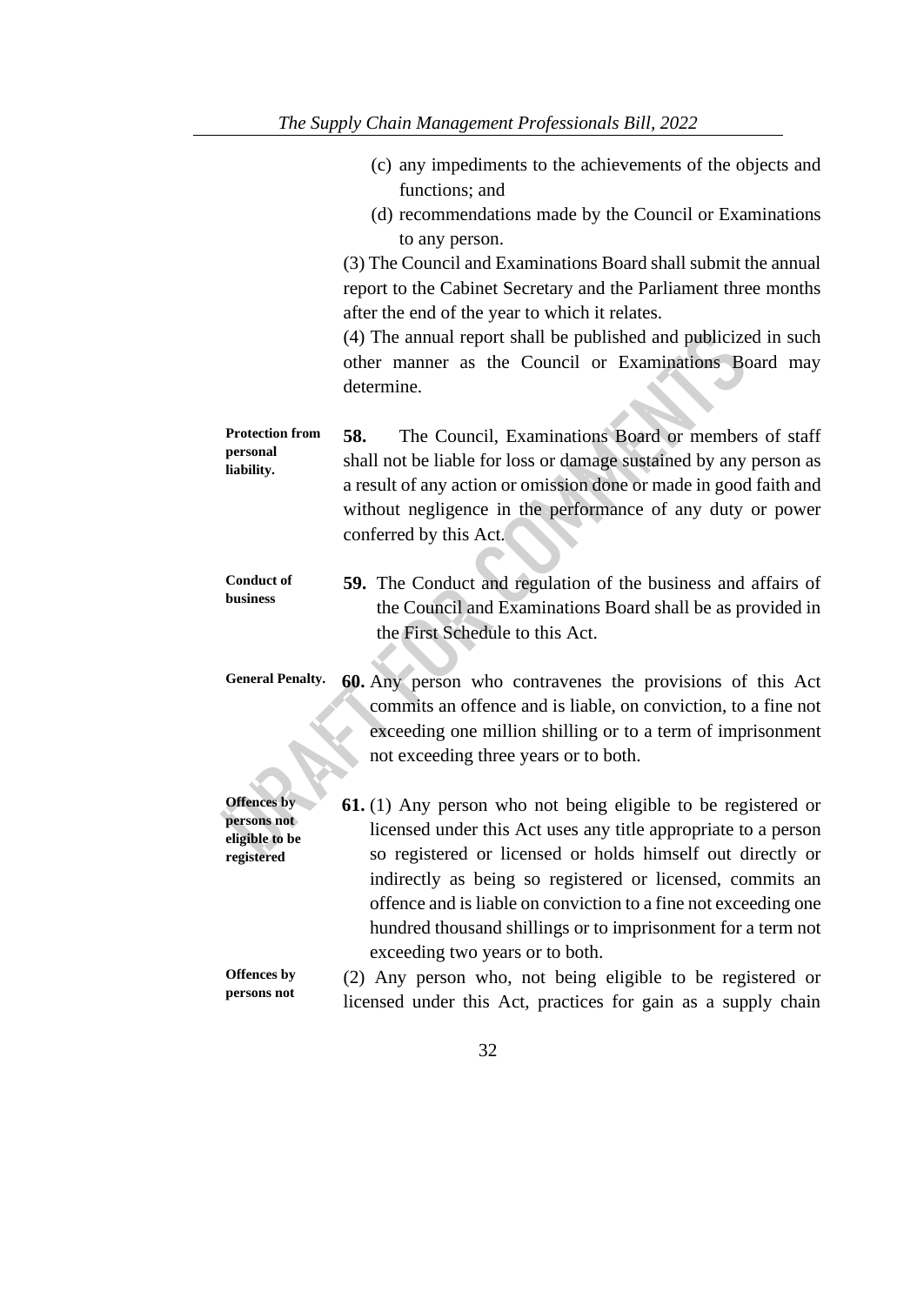**eligible to be licensed.** management professional, commits an offence and is liable on conviction to a fine not exceeding one hundred thousand shillings or to imprisonment for a term not exceeding two years or to both.

Offences by person eligible to be registered or licensed. **62.** Any person who, though eligible to be registered or licensed under this Act, is not so registered or licensed and practices as a supply chain management professional commits an offence and is liable on conviction to a fine not exceeding one hundred thousand shillings or to imprisonment for a term not exceeding two years or to both.

Offences by persons conducting training courses or examinations without authority**. 63.** Any person, being the owner, manager, trainer or otherwise directly involved in the establishment or management of a training institution which is not approved by the relevant government agencies commits an offence and is liable on conviction to a fine not exceeding five hundred thousand shillings or to imprisonment for a term not exceeding three years or to both.

Employment of

Falsification of registers or records.

unregistered staff. **64.** Any person who, knowingly employs a person who is not registered or licensed as a supply chain management professional, commits offence and is liable upon conviction to a fine not exceeding five hundred thousand shillings or to imprisonment for a term not exceeding three years or to both.

> **65.** Any person who willfully makes or causes to be made any false entry in, or falsification of, any register or record kept under this Act, or who procures or attempts to procure himself or any other person to be registered or licensed under this Act by making or producing or causing to be made or produced any false or fraudulent representation or declaration either orally or in writing, commits an offence and is liable on conviction to a fine not exceeding one hundred thousand shillings or to imprisonment for a term not exceeding two years or to both.

#### **PART XI— TRANSITIONAL PROVISIONS**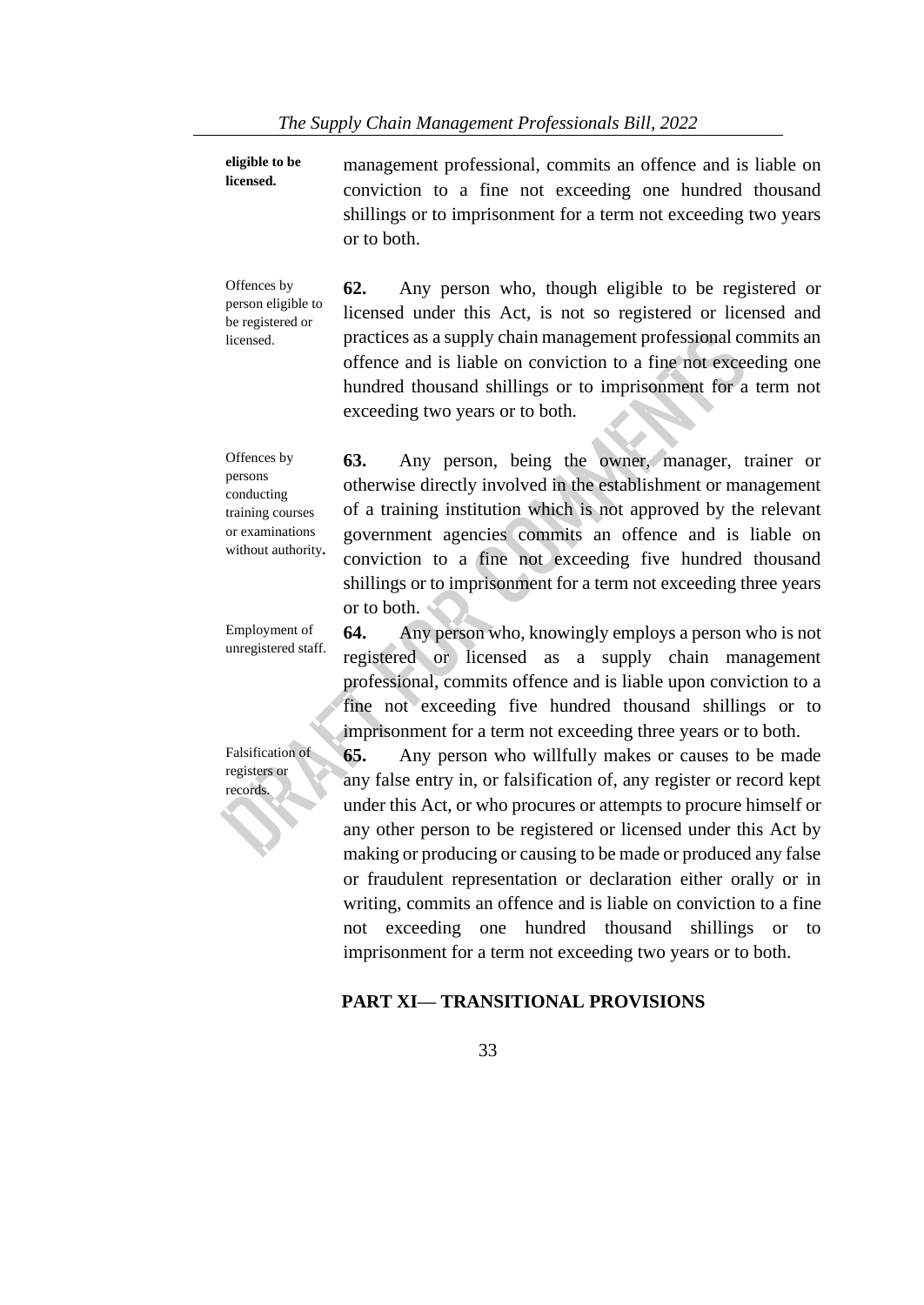Transitional provisions. **66.** At the commencement of this Act, the Institute and the Examinations Board shall be deemed to continue operations and continue their existence as the Institute or the Examinations Board as the case may be, under the provisions of this Act.

> (2) The Chairperson and members of the Council of the Institute who are in office immediately before the commencement of this Act shall be deemed to have been elected within the meaning of section 10, pending the expiry of their term of office.

> (3) The Chairperson and members of the Examinations Board who are in office immediately before the commencement of this Act shall be deemed to have been appointed within the meaning of section 39 of this Act, pending the expiry of their term of office.

> (4) The Executive Director, Chief Executive Officer and members of staff who are in office immediately before the commencement of this Act shall be deemed to have been appointed within the meaning of sections 15 and 44 respectively, pending the expiry of their term of office.

> (5) A registration certificate or practicing licence or written authority to practise issued by the Council and in force shall at the commencement of this Act be deemed, as the case may be, to have been issued in accordance with the provisions of this Act: (6) A certificate of qualification issued by the Examinations Board at the commencement of this Act shall be deemed to have been issued under the provisions of this Act.

> (7) Anything done by the Institute or the Examinations Board established having effect before the commencement of this Act, shall be deemed to have been done by the Institute or the Examinations Board as the case may be, under the provisions of this Act.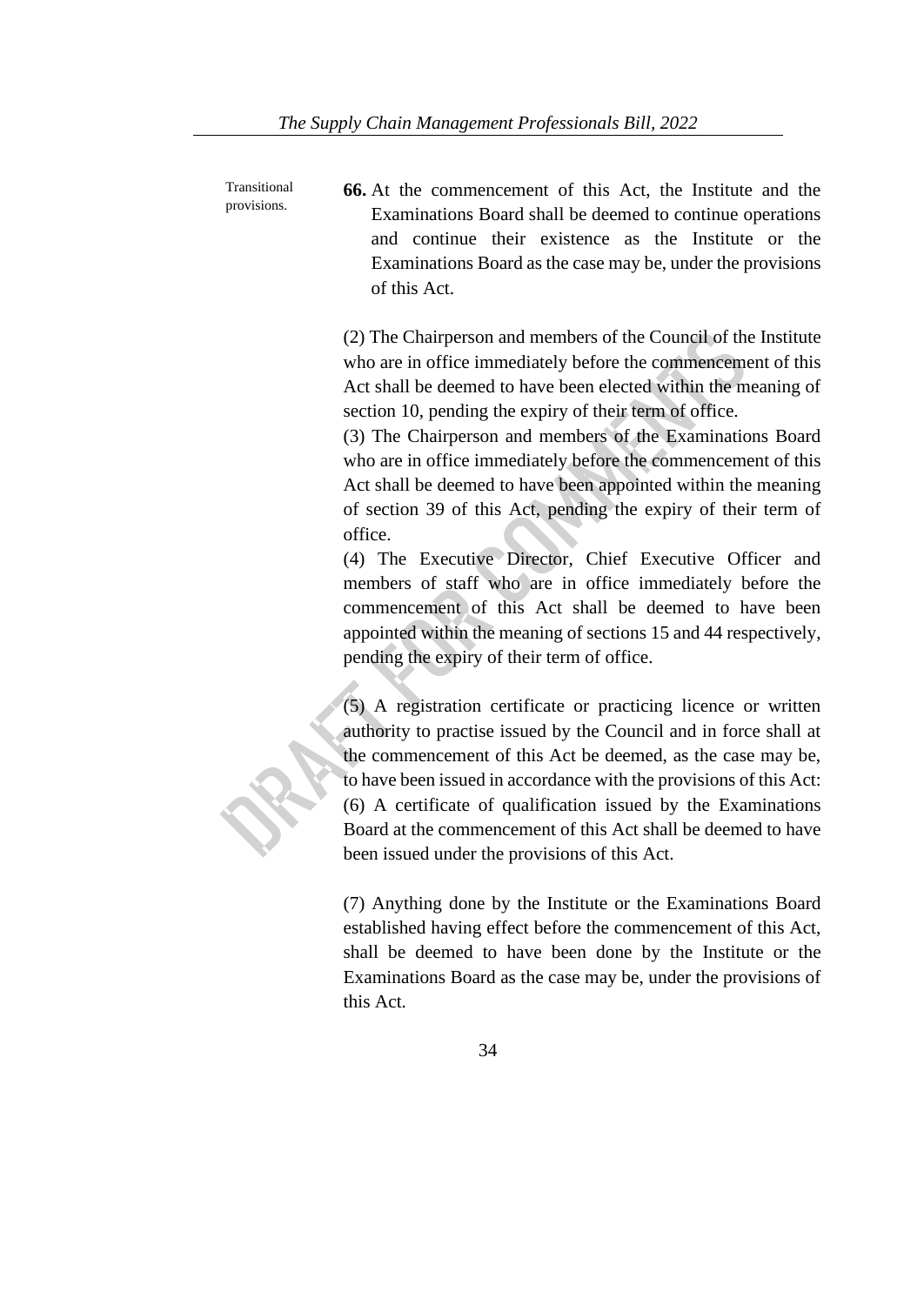(8) The funds, assets and other property, both movable and immovable, which immediately before such date were vested in the Institute or Examinations Board shall by virtue of this subsection, vest in the new Institute and Examinations Board under this Act.

(9) The powers and liabilities, whether arising under any written law or otherwise which immediately before such date were vested in, imposed on or enforceable against the Institute or Examinations Board shall, by virtue of this sub-section, be deemed to be vested in, imposed on or enforceable against the respective new Institute and Examinations Board.

Repeal. **67.** The Supplies Practitioners Management Act, 2007 is hereby repealed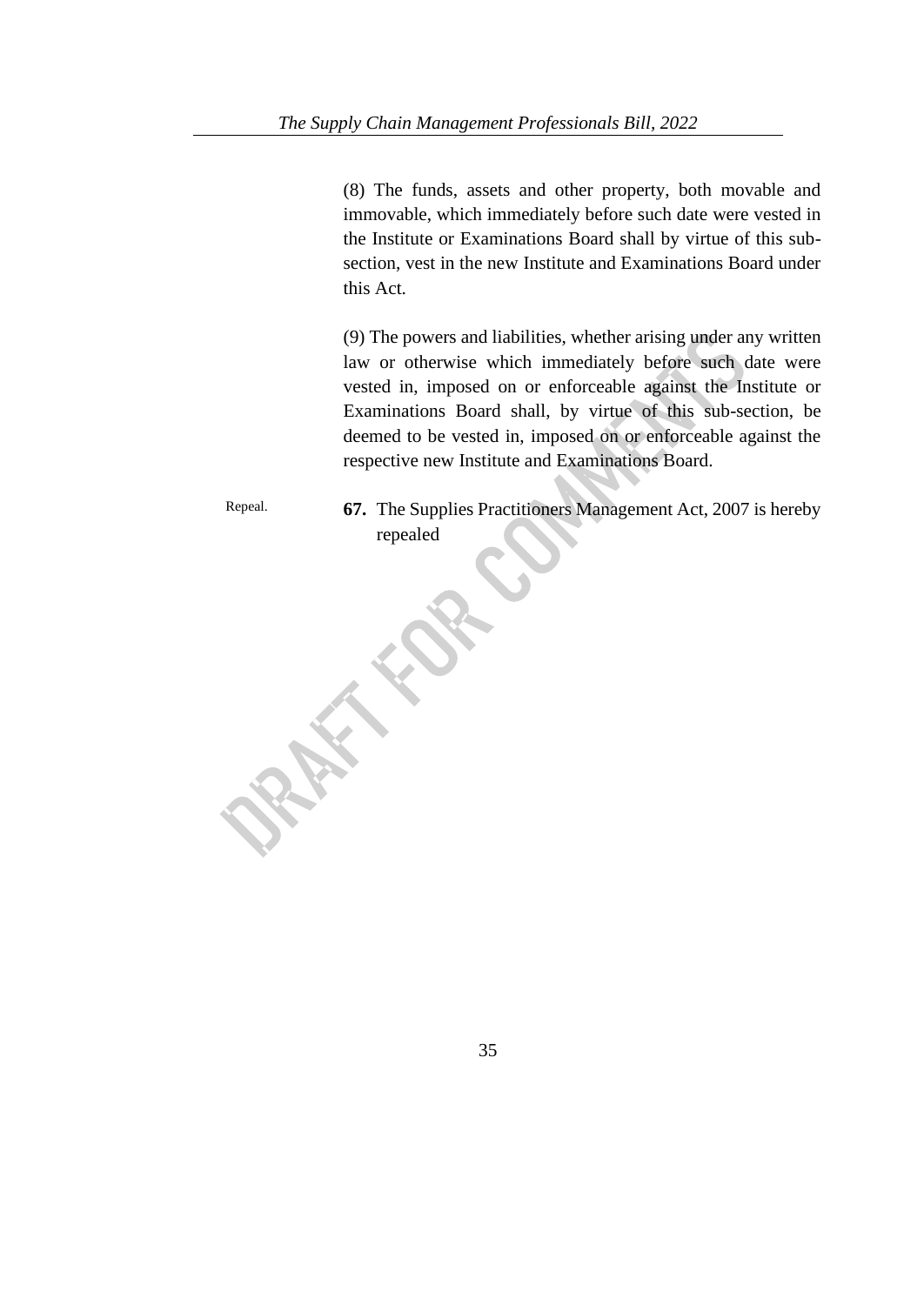# **FIRST SCHEDULE (s.59)**

#### **PROVISIONS AS TO THE CONDUCT OF BUSINESS AND AFFAIRS OF THE INSTITUTE AND THE EXAMINATIONS BOARD**   $\overline{\phantom{a}}$  $\lambda$

| Interpretation.                   |    | 1. In this schedule, the word—<br>"Board" means the board of management of the Institute<br>Examinations Board; and<br>"Chairperson" means the Chairperson of the Institute or<br><b>Examinations Board.</b> |
|-----------------------------------|----|--------------------------------------------------------------------------------------------------------------------------------------------------------------------------------------------------------------|
| Number of Board                   |    | 2. The Board shall meet as often as necessary for the                                                                                                                                                        |
| meetings.                         |    | transaction of business but shall meet not less than four                                                                                                                                                    |
|                                   |    | times every financial year and not more than four months<br>shall elapse between the date of one meeting and the next.                                                                                       |
| The Chairperson to                | 3. | (1) The Chairperson shall preside at every meeting of the                                                                                                                                                    |
| preside all meetings.             |    | Board at which the Chairperson is present but in the                                                                                                                                                         |
|                                   |    | absence of the Chairperson, the members of the Board                                                                                                                                                         |
|                                   |    | present shall appoint a member from among their number                                                                                                                                                       |
|                                   |    | to preside at that meeting.                                                                                                                                                                                  |
|                                   |    | (2) The Chairperson or, in the absence of the Chairperson                                                                                                                                                    |
|                                   |    | or member of the Board appointed by the Board, as the case                                                                                                                                                   |
|                                   |    | may be, to act in the place of the Chairperson, may at any                                                                                                                                                   |
|                                   |    | time call a special meeting upon a written request by a                                                                                                                                                      |
|                                   |    | majority of the members of the Board.                                                                                                                                                                        |
| Notice of meeting.                |    | <b>4.</b> Unless five members of the Board otherwise agree, at least                                                                                                                                         |
|                                   |    | seven days' written notice of every meeting of the Board                                                                                                                                                     |
|                                   |    | shall be given to every member of the Board.                                                                                                                                                                 |
| Decision of the<br>Board to be by |    | 5. Unless a unanimous decision is reached, a decision on any                                                                                                                                                 |
| majority.                         |    | matter before the Board shall be by a majority of votes of                                                                                                                                                   |
|                                   |    | the members of the Board present, as the case may be, and                                                                                                                                                    |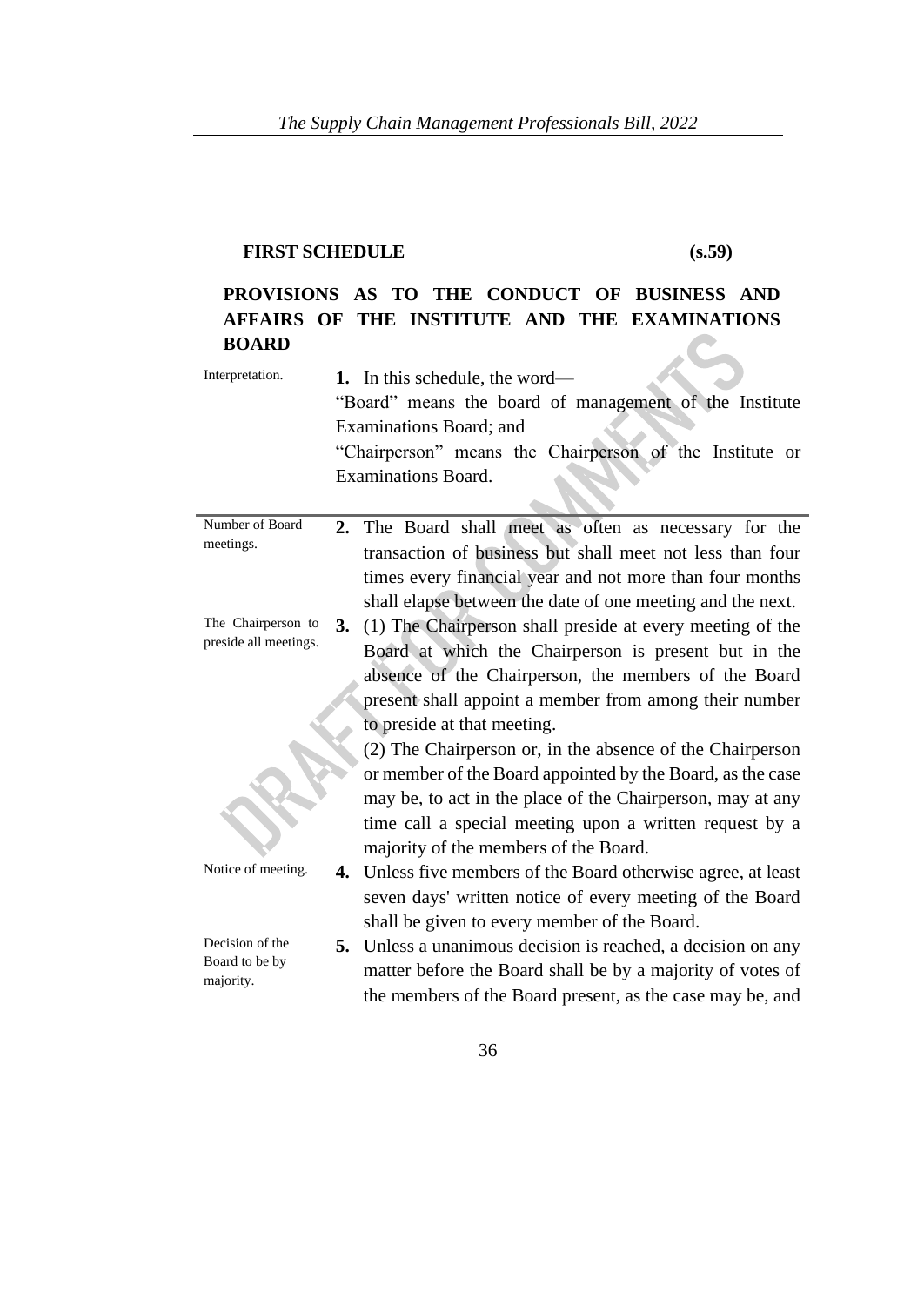in the case of an equality of votes, the Chairperson presiding shall have a casting vote.

- Recording of dissenting opinion. **6.** Any member of the Board present at a meeting of the Board or a Committee thereof, shall have the right to require his opinion to be recorded in the minutes where the Board or the Committee, as the case may be, passes a resolution, which in the opinion of that member is contrary to his advice or to law.
- Disclosure of interest. **7.** A member of the Board who has a direct or indirect interest in a matter being considered or to be considered by the Board shall, as soon as possible after the relevant facts concerning the matter have come to his knowledge, disclose the nature of his interest to the Board and shall not be present during any deliberations on the matter.
- Recording and keeping of minutes. **8.** The Board shall cause the minutes of all proceedings of its meetings to be recorded and kept, and the minutes of each meeting shall be confirmed by the Board at the next meeting of the Board and signed by the Chairperson or the member presiding at the meeting.
- Quorum. **9.** (1) Subject to subsection (2), five members of the Board shall constitute a quorum for the conduct of business at any meeting of the Board.

(2) When there is no quorum for the continuation of a meeting of the Board, only because of the exclusion of a member of the Board under paragraph 7, the other members present may, where they deem it expedient so to do—

- (a) postpone the consideration of that matter until there is a quorum; or
- (b) proceed to consider and decide the matter as if there was quorum.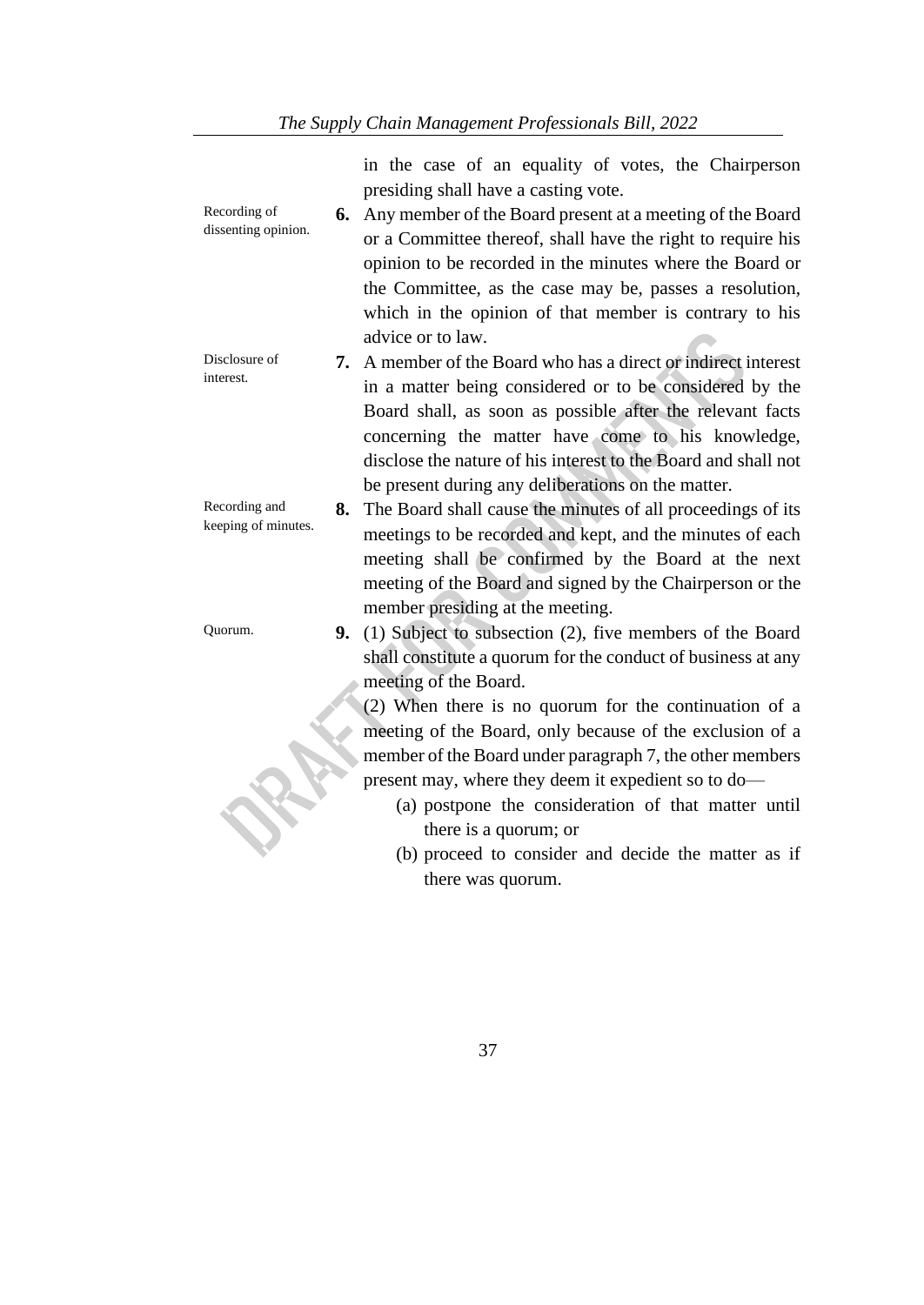# **SECOND SCHEDULE** (s.17)

# **CHAPTERS OF THE INSTITUTE**

- **1.** Nairobi
- **2.** Coast
- **3.** Nyanza
- **4.** South Rift
- **5.** North Rift
- **6.** Western
- **7.** Central
- **8.** North Eastern
- **9.** South Eastern